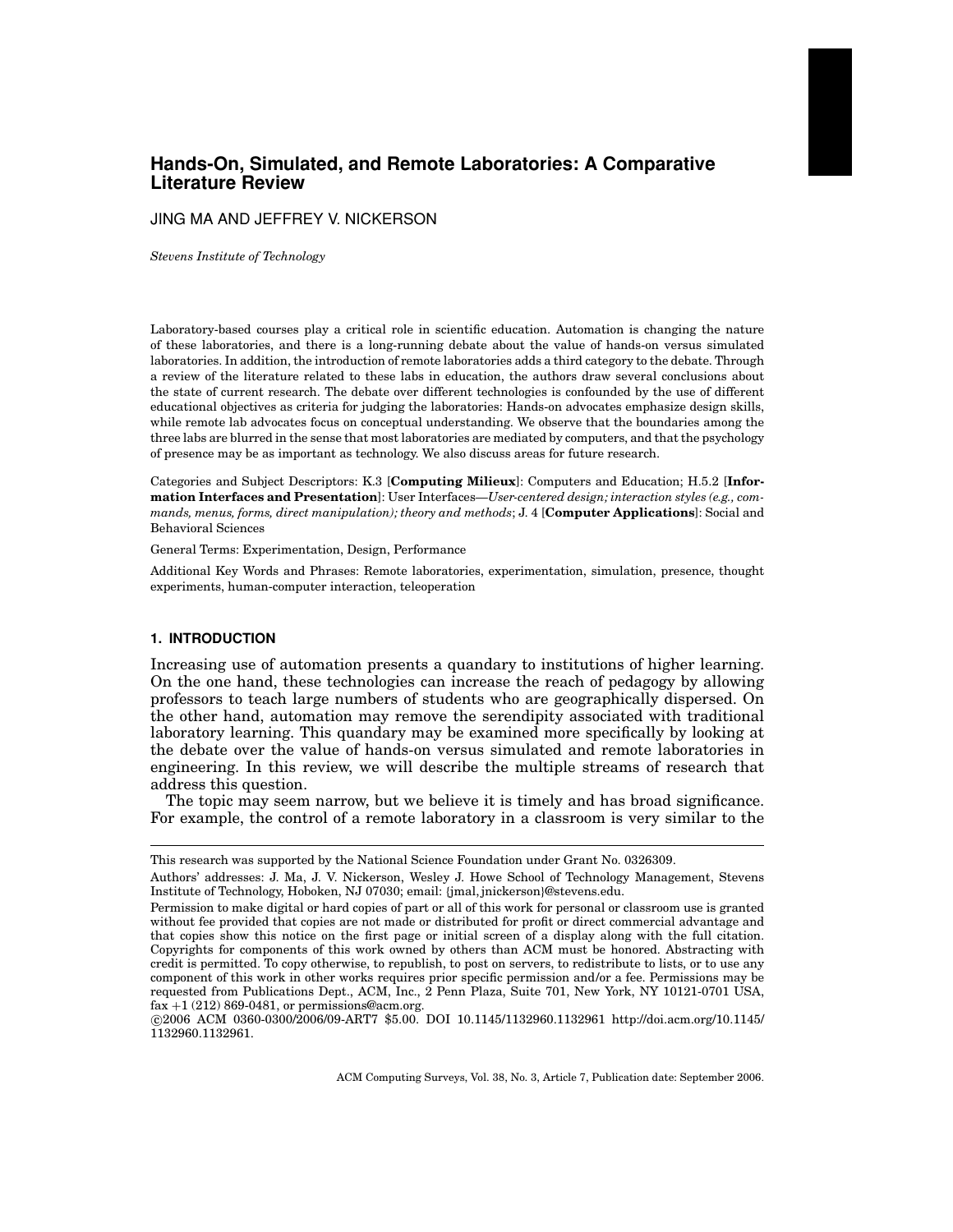control of robots used in remote manufacturing. Thus, the topic has implications for education, robotic research, and industry.

There is no doubt that lab-based courses play an important role in scientific education. Nersessian [1991] goes so far as to claim that "hands-on experience is at the heart of science learning" and Clough [2002] declares that laboratory experiences "make science come alive." Lab courses have a strong impact on students' learning outcomes, according to Magin et al. [1986].

Researchers have convincingly argued that information technology has dramatically changed the laboratory education landscape [Scanlon et al. 2002]. The nature and practices of laboratories have been changed by two new technology-intensive automations: simulated labs [e.g., McAteer et al. 1996] and remote labs [e.g., Aburdene et al. 1991; Albu et al. 2004; Arpaia et al. 1998; Canfora et al. 2004] as alternatives for conventional hands-on labs. Each type of lab has been discussed from different perspectives [Nedic et al. 2003; Sehati 2000; Selvaduray 1995; Subramanian and Marsic 2001; Wicker and Loya 2000]. However, there is no conclusive answer to the key question: Can technology promote students' learning or not? The two new forms of laboratory are seen by some as educational enablers [Ertugrul 1998; Hartson et al. 1996; Raineri 2001; Striegel 2001] and by others as inhibitors [Dewhurst et al. 2000; Dibiase 2000]. The relative effectiveness of the two new laboratories compared with traditional hands-on labs is seldom explored.

As a backdrop for these phenomenological issues, there is a set of economic issues. Universities are struggling with the heavy financial burden of maintaining expensive apparatus in traditional laboratories and seek to maintain the effectiveness of laboratory education, while at the same time reducing the cost. Remote and simulated laboratories may provide a way to share specialized skills and resources, thereby reducing overall costs and enriching the educational experience. Educators might then satisfy economic constraints as well as produce better learning. However, in contrast to this view, a dystopian vision sees educators fooling themselves into believing the technologies are an improvement, thus depriving students of the hands-on experiences they need in order to become scientists.

Our research questions are the following: What might explain the continued unresolved debate over the effectiveness of different laboratory technologies in education? Having understood the state-of-the-art, what will be the fruitful areas for future research?

We will answer these questions through an analysis of the current research. First, we will discuss how we surveyed the literature. Next, we will make some general observations about the literature in the field, and will articulate the positions of both advocates and detractors of the different forms of laboratories. We will then provide a set of possible explanations for why the different viewpoints have not converged. In particular, we will look at an important aspect of the literature, the differing educational objectives used by advocates of different technologies. We will look at other possible explanations for the unresolved debate over the competing types of laboratories, including issues surrounding both coordination and presence, and their interaction with the choice of technology. Following this, we will discuss the implications for future research.

### **2. METHOD FOR THE LITERATURE SEARCH**

This domain of study ranges across many disciplines, and is challenging to survey. In order to find the existing literature, we focused on three electronic databases: ACM, IEEE, and ScienceDirect. Also, we reviewed the table of contents of educational journals which publish work in this area, including *Computers and Education*, *Computers in Human Behavior, the Journal of Learning Sciences*, *Learning and Instruction*, *the*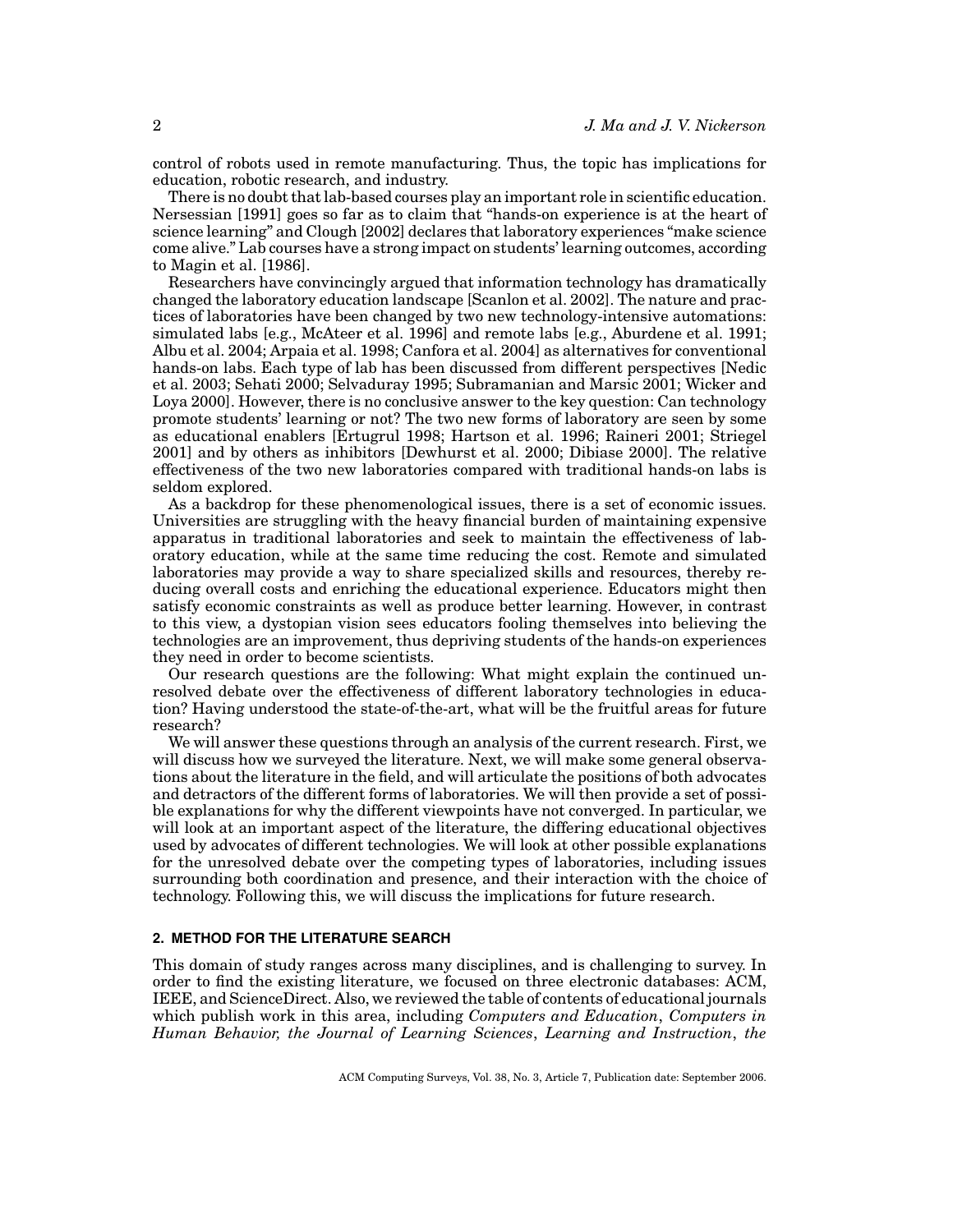| $1.441$ $1.441$ $1.441$ $1.441$ $1.441$ $1.441$ $1.441$ $1.441$ $1.441$ $1.441$ $1.441$ $1.441$ $1.441$ $1.441$ $1.441$ $1.441$ $1.441$ $1.441$ $1.441$ $1.441$ $1.441$ $1.441$ $1.441$ $1.441$ $1.441$ $1.441$ $1.441$ $1.44$ |             |         |        |             |             |           |  |
|--------------------------------------------------------------------------------------------------------------------------------------------------------------------------------------------------------------------------------|-------------|---------|--------|-------------|-------------|-----------|--|
|                                                                                                                                                                                                                                |             | Subject |        | Methodology |             |           |  |
| Lab Style                                                                                                                                                                                                                      | Engineering | Science | Others | Technical   | Qualitative | Empirical |  |
| Hands-on                                                                                                                                                                                                                       |             |         |        |             |             |           |  |
| Simulated                                                                                                                                                                                                                      |             |         |        |             |             |           |  |
| Remote                                                                                                                                                                                                                         | LЬ          |         |        |             |             |           |  |
| Total                                                                                                                                                                                                                          | 39          | 13      |        | 32          | 25          |           |  |

**Table I.** Subjects and Methodology in the 60 Articles

*International Journal of Electrical Engineering Education*, and *the International Journal of Engineering Education*. We used a list of Boolean conditional keyword phrases such as "remote laboratory or remote experiment," "virtual laboratory or virtual experiment," "real laboratory or real experiment," and "hands-on laboratory or hands-on experiment." Overall, more than 1000 articles were found. We looked through the titles of the articles to eliminate once that were unrelated; for the rest, we browsed the abstracts to gauge their relevance.

We also used other criteria to filter the literature. First, we excluded articles that discussed laboratory infrastructure without paying attention to its educational value. For example, one article we found addressed the feasibility and implementation of simulated scenarios for power systems without regard to education [Foley et al. 1990]. Also, we excluded articles which championed the use of computers to acquire data (e.g., Barnard [1985]; Staden et al. [1987]). In addition, we focused on journal rather than conference articles, and within the set of journals, we paid more attention to those with higher-impact factors. However, there was a tradeoff; many relevant educational studies take place in interdisciplinary conferences that focus on special problem domains, and these works are important to the field.

As a result, 60 articles were selected for a full-text review and coding (20 publications each for hands-on labs, simulated labs, and remote labs). These articles are listed in the Appendix. There are many high-quality, relevant articles that we did not find through this process; the articles in our list should be regarded as representative of the work written on the topic, but not in any sense as a ranking. In the course of performing the survey, we also read many other worthy articles outside of the 60, and we cite them throughout our work. A number of articles range across the boundaries of the different lab types, either because they compare them or because they discuss hybrid mixtures of laboratories. These articles do not appear in the list of 60 works, but we show them in Table II.

## **3. OBSERVATIONS**

Our search results indicate that the attention in this field is dispersed across more than 100 different journals and conferences. One possible explanation for the scattered distribution might be the wide disciplinary spectrum of this area. Authors focus on different domains, including engineering, the natural sciences, education, and psychology. Within engineering, there is a further breakdown into electrical, mechanical, experimental, and aeronautical engineering. In the natural sciences, there are articles which focus on physics, chemistry, and biology.

## **3.1. Observation I—Most of the Laboratories Discussed Fall into the Engineering Domain**

In order to provide a clear view of what the articles are about, we divide the literature into three separate subject categories: *engineering*, *natural science*, and *others*. Most of the literature focuses on engineering laboratories (39), as opposed to laboratories in pure science disciplines (13). Engineering contained the biggest portion of laboratory studies, as shown in Table I.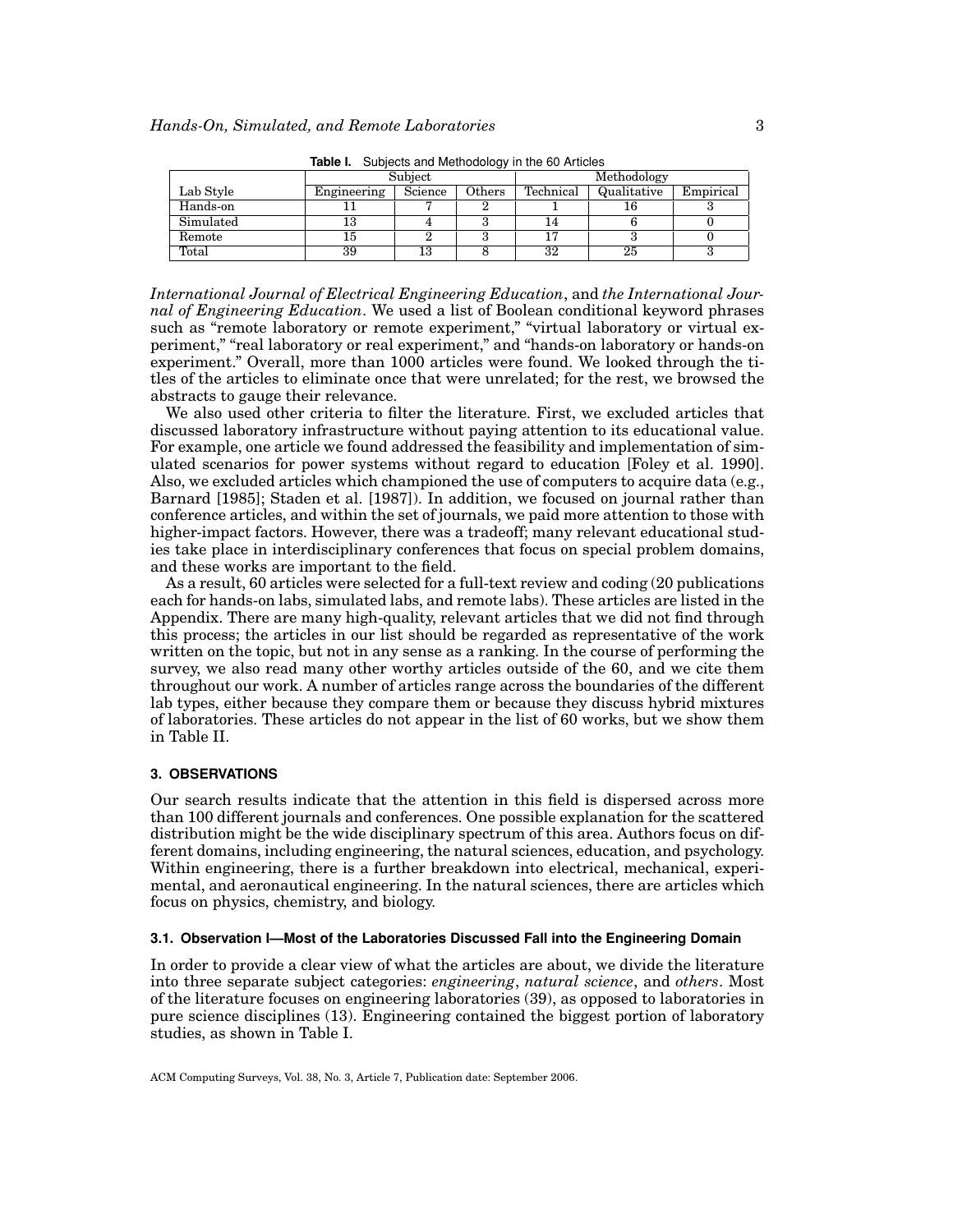|                               | C & H |              |   |        |              |                                   |
|-------------------------------|-------|--------------|---|--------|--------------|-----------------------------------|
| Article                       |       | S            | R | н      | Sample Size  | Outcome                           |
| Carlson and Sullivan [1999]   | Н     |              |   |        | $N = 3160$   | Overwhelming positive for         |
|                               |       |              |   |        |              | integrated labs                   |
| Subramanian and Marsic [2001] | н     | $\sim$       |   |        | $N = 18$     | Positive attitude for simulation  |
|                               |       |              |   |        |              | as supplement                     |
| Gillet et al. [2005]          | H     | $\checkmark$ |   | $\sim$ | $N = 96$     | Positive attitude of simulation   |
|                               |       |              |   |        |              | as supplement                     |
| Edward [1996]                 | C     | √            |   | $\sim$ | $N=56$       | Hands-on group learning           |
|                               |       |              |   |        |              | superior, but simulation          |
|                               |       |              |   |        |              | group is preferred**              |
| McAteer et al. [1996]         | C     | $\sim$       |   | $\sim$ | $N = 66$     | Positive attitude for simulations |
|                               |       |              |   |        |              | as alternative                    |
| Engum et al. $[2003]$         | C     | $\checkmark$ |   |        | $N = 163$    | Hands-on groups have more         |
|                               |       |              |   |        |              | cognitive gains, more             |
|                               |       |              |   |        |              | satisfaction**                    |
| Sonnenwald et al. 2003]       | C     |              |   |        | $N = 40$     | Equivalence of remote labs**      |
| Scanlon et al. [2004]         | C     |              |   |        | $N = 12$     | Equivalence of remote labs        |
| Corter et al. [2004]          | C     |              |   |        | ${\rm N}=29$ | Equivalence of remote labs        |
| Sicker et al. [2005]          | C     |              |   |        | $N = 12$     | Equivalence of remote labs, but   |
|                               |       |              |   |        |              | hands-on is preferred             |

**Table II.** Comparison of Lab Formats

<sup>∗</sup>The first column indicates whether the articles evaluate hybrid combinations of labs, or strictly compare the different types; S, R, and H represent simulated, remote, and hands-on labs. ∗∗Those which discuss p statistics on the significance of tests.

Why might this be? Science professors may see laboratories as a way of confirming beliefs and teaching scientific methods. Engineering professors may also see the labs as connected to future employment [Faucher 1985]. In other words, engineering is an applied science, and the labs are a place to practice the application of scientific concepts. Also, educators in the engineering disciplines may be more likely to have the technical skills needed to create technology-enriched labs. While there are some commercial simulators available for certain engineering and science-related topics, to our knowledge there are no off-the-shelf remote laboratory systems currently available and therefore, professors who desire them are likely to develop them themselves if they have the requisite skills. Alternatively, the impetus for the creation of a remote laboratory may come from an engineer's desire to build something.

#### **3.2. Observation II—There is No Standard Criteria to Evaluate the Effectiveness of Labwork**

Given that the literature is spread across so many disciplines, it is not surprising that we did not see any agreement on conventions for evaluating the educational effectiveness of labwork. Even the definitions of hands-on labs, simulated labs, and remote labs are inconsistent and confusing. For example, remote labs are called *web* labs [Ross et al. 1997], *virtual* labs [Ko et al. 2000] or *distributed learning* labs [Winer et al. 2000] in different studies.

As a result, no common foundation has been established to evaluate the effectiveness of labwork [Psillos and Niedderer 2002]. In 1982, Hofstein and Lunetta [1982] gave a critical analysis of laboratory education, and twenty years later they published another review [2004] examining the literature published in the interim. There was no significant change. Many problems discussed in 1982 still remain unsolved, such as the absence of agreed-upon assessment measures of students' learning and insufficient sample sizes in quantitative studies. As early as 1972, Lee and Carter [1972] surveyed 20 British universities for recent changes in labwork and reported that the ill-defined objectives of undergraduate practice work were putting laboratory education into a precarious situation. They argued that clear objectives are necessary to evaluate laboratory learning outcomes.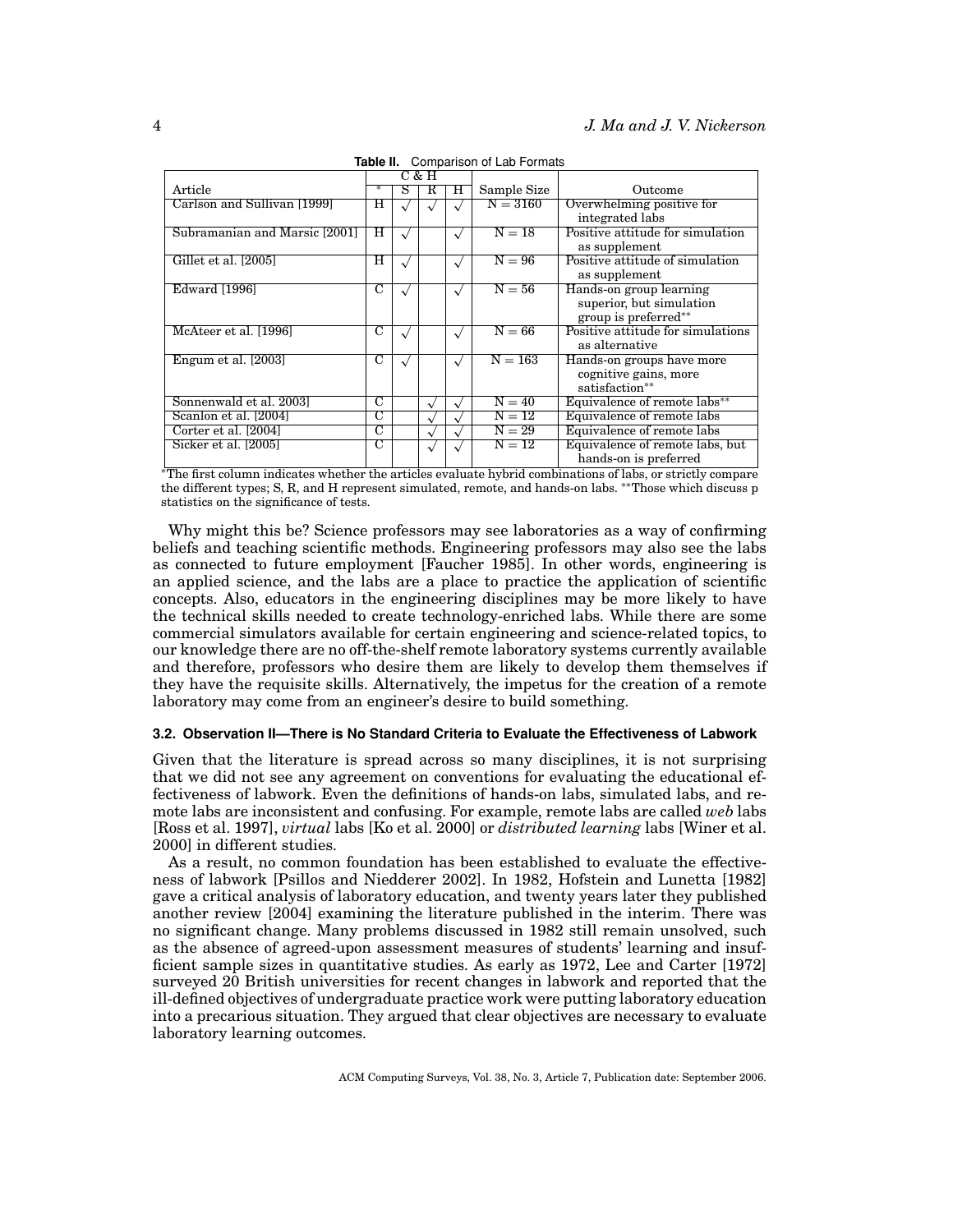Different approaches have been adopted for associating laboratory aims and outcomes. For example, Fisher [1977] proposed that the variance between ideal aims and actual results should be used as the assessment criterion to evaluate laboratory learning outcomes, while others [Boud 1973; Cawley 1989; Rice 1975] tried to develop a checklist of different learning aims for laboratory education and to put different weights on each of them. The effectiveness of laboratories was then evaluated by the performance on different objectives, as well as these weights. Hegarty [1978] argued that the role of the traditional laboratory should be changed and the ability to perform scientific inquiry should be addressed as the primary goal in laboratory education. More recently, four reviews have been published to examine technologymediated practical work. Hodson [1996] and Scanlon et al. [2002] provided a general review discussing different approaches that have been used to investigate laboratory work. Ertugrul [2000b] surveyed labVIEW-based labs with respect to both simulated and remote labs; Amigud et al. [2002] covered 100 virtual laboratories in an attempt to establish the criteria for assessing virtual labs. Each of these articles provide valuable insights in studying laboratories, but only within its focus topic.

The three types of labs are sometimes compared to each other, while in other cases the labs are merged, as shown in Table II. The integrated teaching and learning (ITL) program at the University of Colorado at Boulder provided an example of how to combine hands-on practice with simulation experience and remote experimentation [Carlson and Sullivan 1999; Schwartz and Dunkin 2000]. A handful of articles evaluated remote laboratories in comparison to hands-on laboratories [Corter et al. 2004; Ogot et al. 2003; Sicker et al. 2005; Sonnewald et al. 2003] or simulated laboratories in comparison to hands-on laboratories [Engum et al. 2003]. Engum et al. [2003] showed that hands-on labs were more effective than simulated; however, we note that the problem domain, the placement of an intravenous catheter by nursing students, might reasonably be expected to require hands-on training. The general consensus of these comparison studies, with the exception of Engum et al., is that there is no significant and consistent difference between hands-on, simulated, and remote laboratories as measured by the results of lab reports or testing. For the most part, the comparative studies are small-scale.

There are many reasons why this is the case. Research across the formats holds specific challenges. Large-scale randomized studies can take place only with large numbers of students attending a class. This will tend to limit such experiments to introductory level courses which are shared across many different concentrations; such courses may not be the desired venues within which to test a new apparatus or specialized device. In addition, different technologies suggest different uses; for example, instructors may design a simulation experiment that uses color to show temperature in a way that is impossible to replicate in a hands-on lab. This may produce the most effective teaching, but it makes comparison difficult.

#### **3.3. Observation III—There are Advocates and Detractors for Each Lab Type**

As a reflection of the confusion in evaluating the effectiveness of laboratory education, the arguments about different laboratories are also inconsistent and ambiguous. We look at the discussed pros and cons of each lab type in turn.

*Hands-On Labs*. Hands-on labs involve a physically real investigation process. Two characteristics distinguish hands-on from the other two labs: (1) All the equipment required to perform the laboratory is physically set up; and (2) the students who perform the laboratory are physically present in the lab. Advocates argue that hands-on labs provide the students with real data and "unexpected clashes"—the disparity between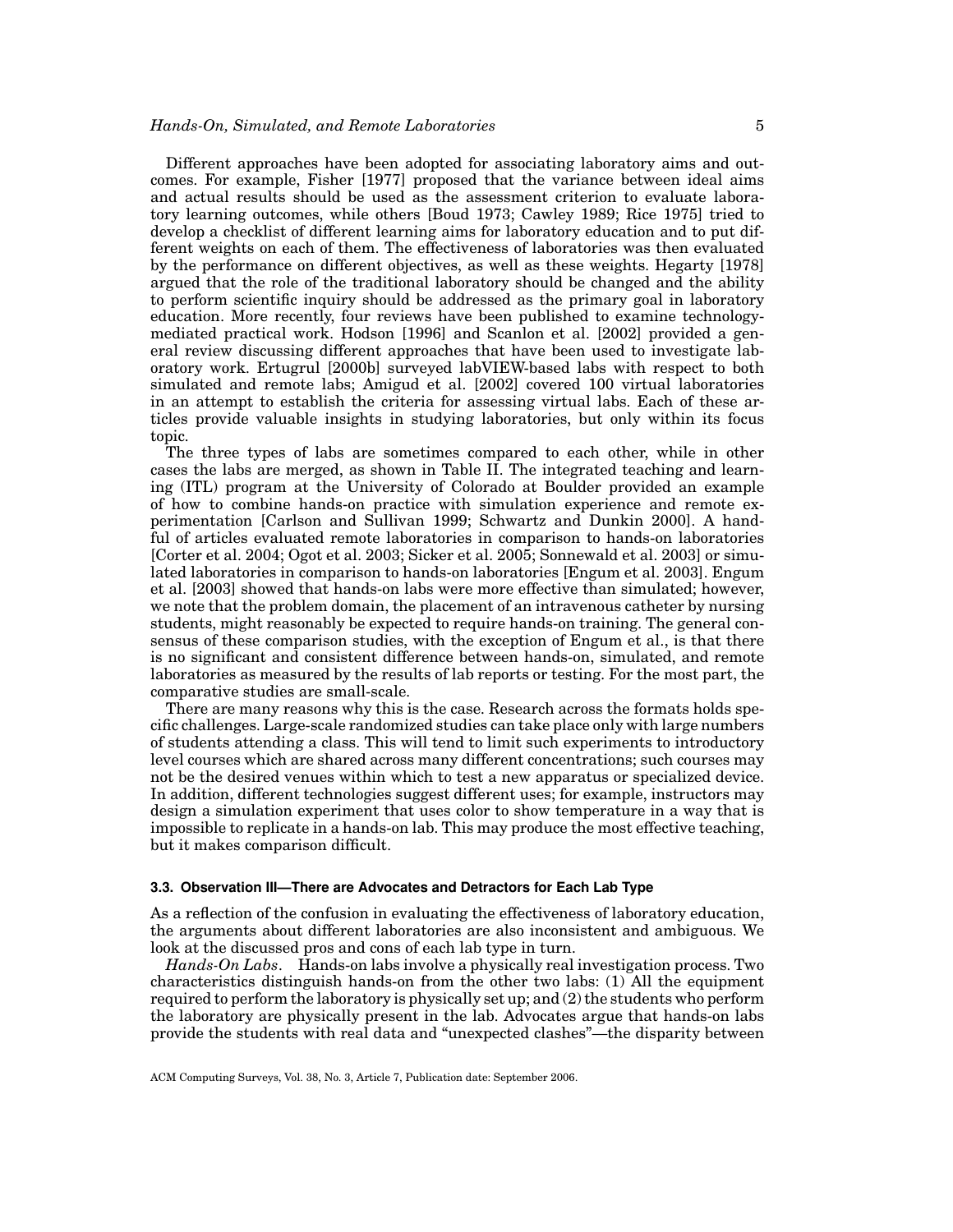theory and practical experiments that is essential in order for students to understand the role of experiments. Such experiences are missing in simulated labs [Magin and Kanapathipillai 2000].

On the other hand, hands-on experiments are seen as too costly. Hands-on labs put a high demand on space, instructor time, and experimental infrastructure, all of which are subject to rising costs [Farrington et al. 1994; Hessami and Sillitoe 1992; Philippatos and Moscato 1971]. A continuous decline in hands-on laboratory courses has been noted. The ASEE [1987] suggested that "making use of advances in information technology" might be a "cost-effective approach" towards economizing laboratory-based courses.

Also, due to the limitation of space and resources, hands-on labs are unable to meet some of the special needs of disabled students [Colwell et al. 2002] and distant users [Shen et al. 1999; Watt et al. 2002]. Additionally, students' assessments suggest that students are not satisfied with current hands-on labs [Cruickshank 1983; Dobson et al. 1995; Magin and Reizes 1990].

*Simulated Labs*. Simulated labs are the imitations of real experiments. All the infrastructure required for laboratories is not real, but simulated on computers. The advocates of simulated labs argue that they are not only necessary, but valuable. First, simulated labs are seen as a way to the deal with the increasing expenses of handson laboratories. Simulations purportedly reduce the amount of time it takes to learn. Additionally, simulated labs are seen as being at least as effective as traditional handson labs [Shin et al. 2002] in that "the students using a simulator are able to 'stop the world' and 'step outside' of the simulated process to review and understand it better" [Parush et al. 2002]. Furthermore, they are also embraced for creating an active mode of learning that thereby improves students' performance [Faria and Whiteley 1990; Smith and Pollard 1986; Whiteley and Faria 1989].

Detractors argue that excessive exposure to simulation will result in a disconnection between real and virtual worlds [Magin and Kanapathipillai 2000]. Data from simulated labs are not real and therefore, the students can't learn by trial-and-error [Grant 1995]. Another concern about simulation is its cost. Some note that the cost of simulation is not necessarily lower than that of real labs [Canizares and Faur 1997]. Realistic simulations take a large amount of time and expense to develop and still may fail to faithfully model reality [Papathanassiou et al. 1999]. The theory of situated learning (e.g., McLellan [1995]) would suggest that what students learn from simulations is primarily how to run simulations.

*Remote Labs*. Remote labs are characterized by mediated reality. Similar to handson labs, they require space and devices. What makes them different from real labs is the distance between the experiment and the experimenter. In real labs, the equipment might be mediated through computer control, but colocated. By contrast, in remote labs experimenters obtain data by controlling geographically detached equipment. In other words, reality in remote labs is mediated by distance.

Remote labs are becoming more popular [Fujita et al. 2003; Gustavsson 2002; Shaheen et al. 1998; Yoo and Hovis 2004]. They have the potential to provide affordable real experimental data through sharing experimental devices with a pool of schools [Sonnenwald et al. 2003; Zimmerli et al. 2003]. Also, a remote lab can extend the capability of a conventional laboratory. Along one dimension, its flexibility increases the number of times and places a student can perform experiments [Canfora et al. 2004; Hutzel 2002]. Along another, its availability is extended to more students [Cooper et al. 2000b]. Additionally, comparative studies show that students are motivated and willing to work in remote labs [Cooper et al. 2000b]. Some students even think remote labs are more effective than working with simulators [Scanlon et al. 2004].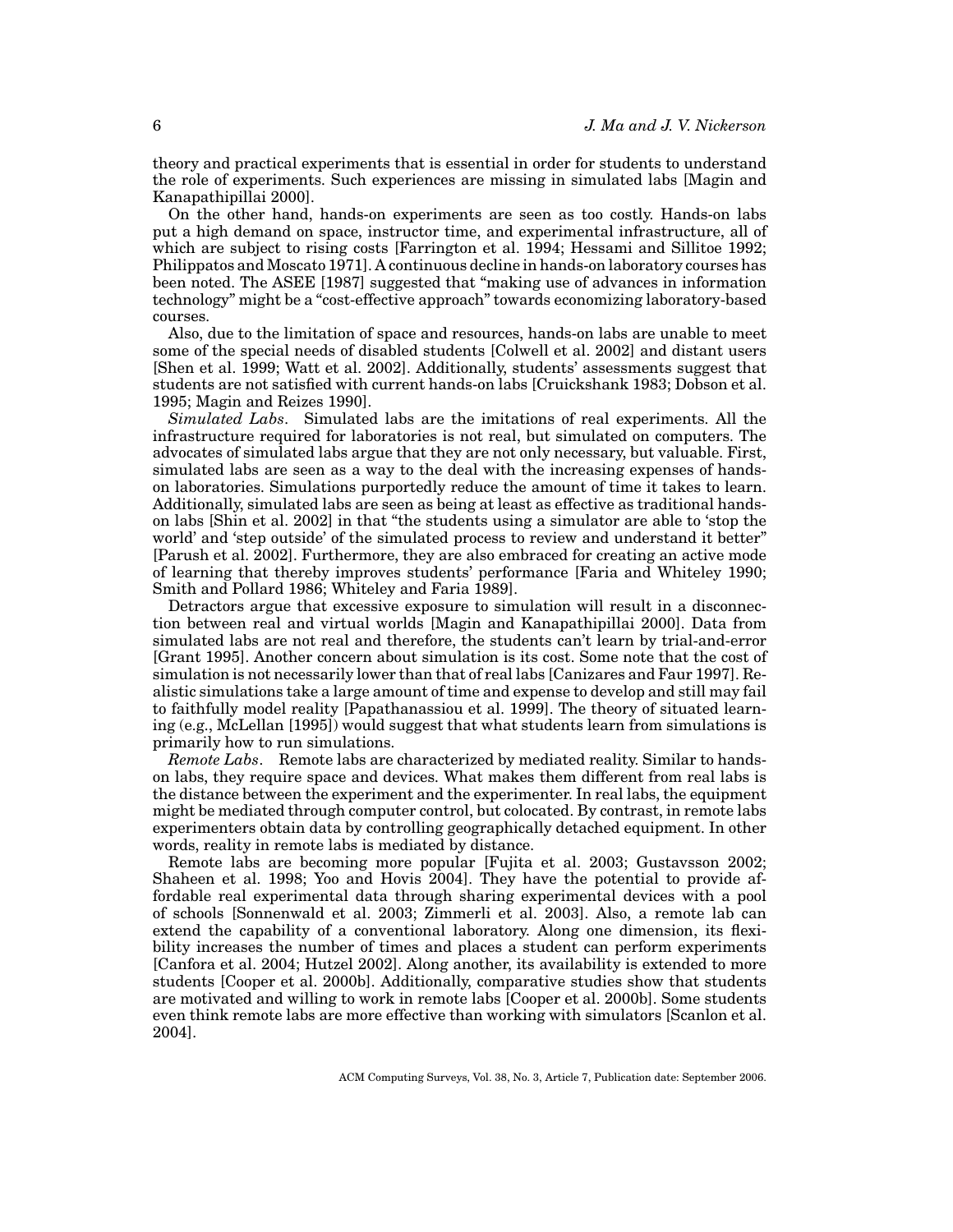## *Hands-On, Simulated, and Remote Laboratories* 7

However, even as remote labs become more popular, their educational effectiveness is being questioned. Keilson et al. [1999] point out that the equivalence between the original laboratory experiment and its remote implementation is conditional and limited. They argue that students are likely to be distracted and impatient with the computers, which in turn will harm students' engagement with the experiment. Vaidyanathan and Rochford [1998] also report that the value of remote experiments is doubted by some students. Nedic et al. [2003] suggest that students don't consider remote labs realistic, therefore, they claim that students' feelings towards both simulated and remote labs are the same, regardless of the fact that remote labs provide real data.

## **4. EXPLAINING THE DEBATE**

#### **4.1. Overview**

We found three things: a preponderance of articles from engineering, a lack of agreement on what constitutes effectiveness in student learning, and evangelism for one or another possible format without sufficient empirical evidence. With such contradictory results, one possible explanation is that there are confounds present. If such confounds could identified, then research in the field might proceed less divisively and more rapidly.

Here, we will look for possible explanations for why researchers disagree over the relative merits of the different laboratory technologies. We have several purposes for doing this. First, for the interested reader, these possible explanations provide a way to explain in more detail what we have found in the literature. Second, for the researcher in the field, the discussion of possible confounding factors leads naturally to a discussion of possible future research to better understand which factors are important in producing a more effective laboratory education. Third, for the philosophically inclined, we will show that the issues concerning laboratory technology are related to questions about the way we interact both with the natural world and with each other.

## **4.2. Advocates Measure Against Different Educational Objectives**

The educational objectives used to evaluate the technology differed. This led us to wonder if the controversy over the laboratories might be explained in the following way: Since advocates of the competing technologies measure against different objectives, they all can claim superiority, but each in reference to a different criterion.

In order to study this hypothesis, we first coded the articles based on educational objectives. We developed a four-dimensional goal model for laboratory education (see Table III). We built this model starting with the educational goals proposed by the Accreditation Board for Engineering and Technology (ABET) [2005]. We also considered other taxonomies of lab work [Herron 1971; McComas 1997; Newby 2002; Schwab 1964]. McComas proposed a measure based on the relative openness of laboratory problems; some experiments are close-ended, intended to demonstrate a formula, while some experiments are exploratory, where the results are not known ahead of time. This idea is related to the ABET recommendation to teach design, which is usually taught as an open-ended activity, as well as conceptual problem-solving, which is usually taught as a closed-ended task. We consolidate the many ABET educational goals into a smaller number of dimensions in Table III.

Using this inventory as a framework, we analyzed the 60 articles with regard to the educational goals identified. Often, the goals are explicitly stated. For example, conceptual understanding and professional skill development are identified by Beck [1963]. In other cases, the goals are implicit, for example, Shen et al. [1999] did not point out the aims of their study directly. Inferences about their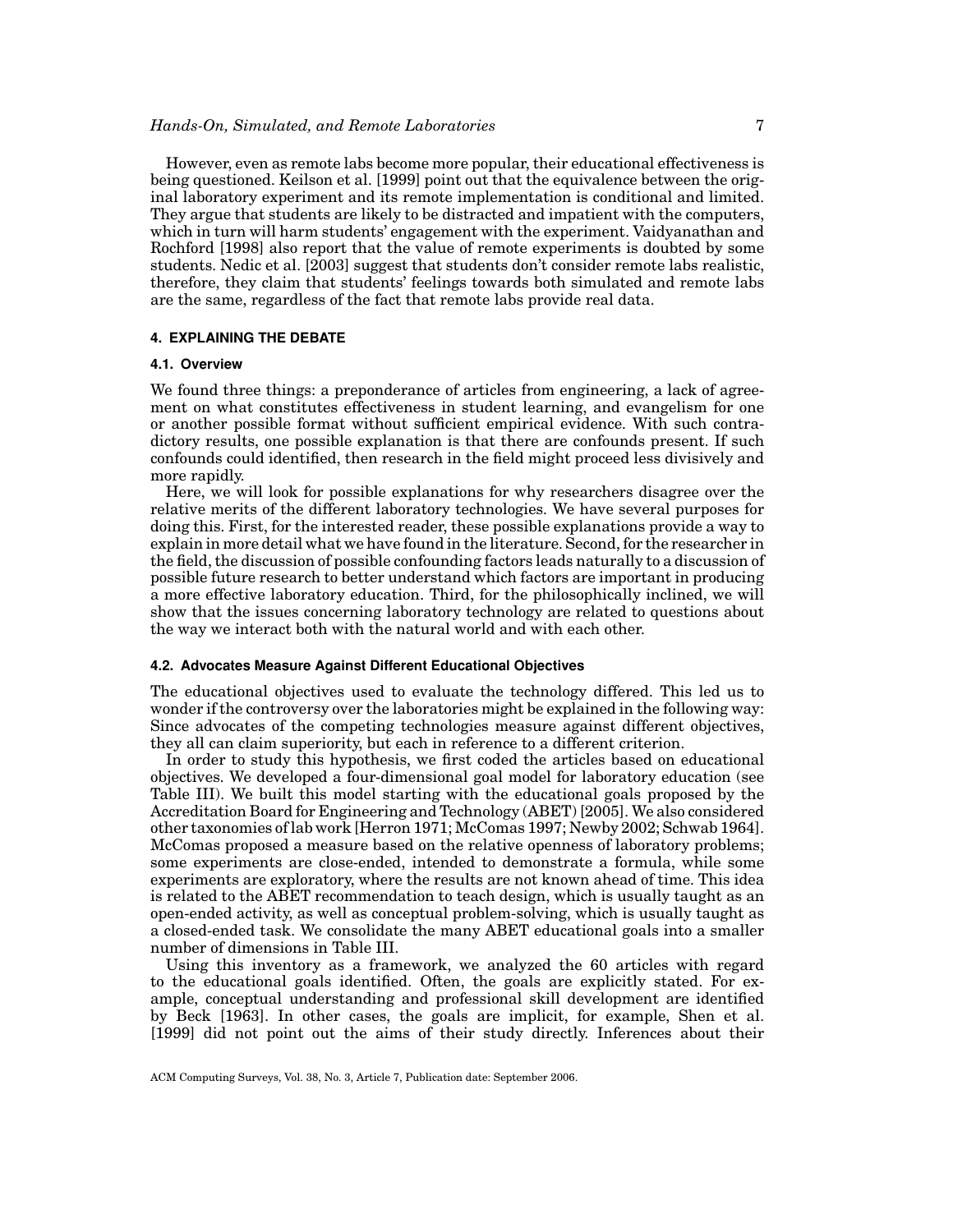| Lab Goals           | Description                             | <b>Goals from ABET</b>                |
|---------------------|-----------------------------------------|---------------------------------------|
| Conceptual          | Extent to which laboratory activities   | Illustrate concepts and principles    |
| understanding       | help students understand and solve      |                                       |
|                     | problems related to key concepts        |                                       |
|                     | taught in the classroom.                |                                       |
| Design skills       | Extent to which laboratory activities   | Ability to design and investigate     |
|                     | increases student's ability to solve    | Understand the nature of science      |
|                     | open-ended problems through the         | (scientific mind)                     |
|                     | design and construction of new          |                                       |
|                     | artifacts or processes.                 |                                       |
| Social skills       | Extent to which students learn how      | Social skills and other productive    |
|                     | to productively perform                 | team behaviors (communication,        |
|                     | engineering-related activities in       | team interaction and problem solving, |
|                     | groups.                                 | leadership)                           |
| Professional skills | Extent to which students become         | Technical/procedural skills           |
|                     | familiar with the technical skills they | Introduce students to the world of    |
|                     | will be expected to have when           | scientists and engineers in practice. |
|                     | practicing in the profession            | Application of knowledge to practice  |

**Table III.** Educational Goals for Laboratory Learning



**Fig. 1**. Educational goals of hands-on labs.

aims can be made by analyzing the descriptions of the laboratory, the way they evaluated the laboratory, and reading between the lines in the Results and Conclusion sections.

For hands-on labs, we find that all four educational goals are well-addressed by most of the articles, as shown in Figure 1. In particular, the literature on hands-on labs placed a strong emphasis on conceptual understanding and design skills. Professional skills were also recognized as an important mission for hands-on labs.

Conceptual understanding and design skills can be regarded as opposite ends of the open-endedness scale. Numerous educators argued that design is the essential element of laboratories [Hegarty 1978; Magin and Kanapathipillai 2000; McComas 1997]. They claimed that it is critical to expose students to open-ended situations so that they develop the ability to create and investigate. We found that more than half of the hands-on laboratory articles recognized the importance of design skills and agreed that design skill is an important goal for hands-on labs.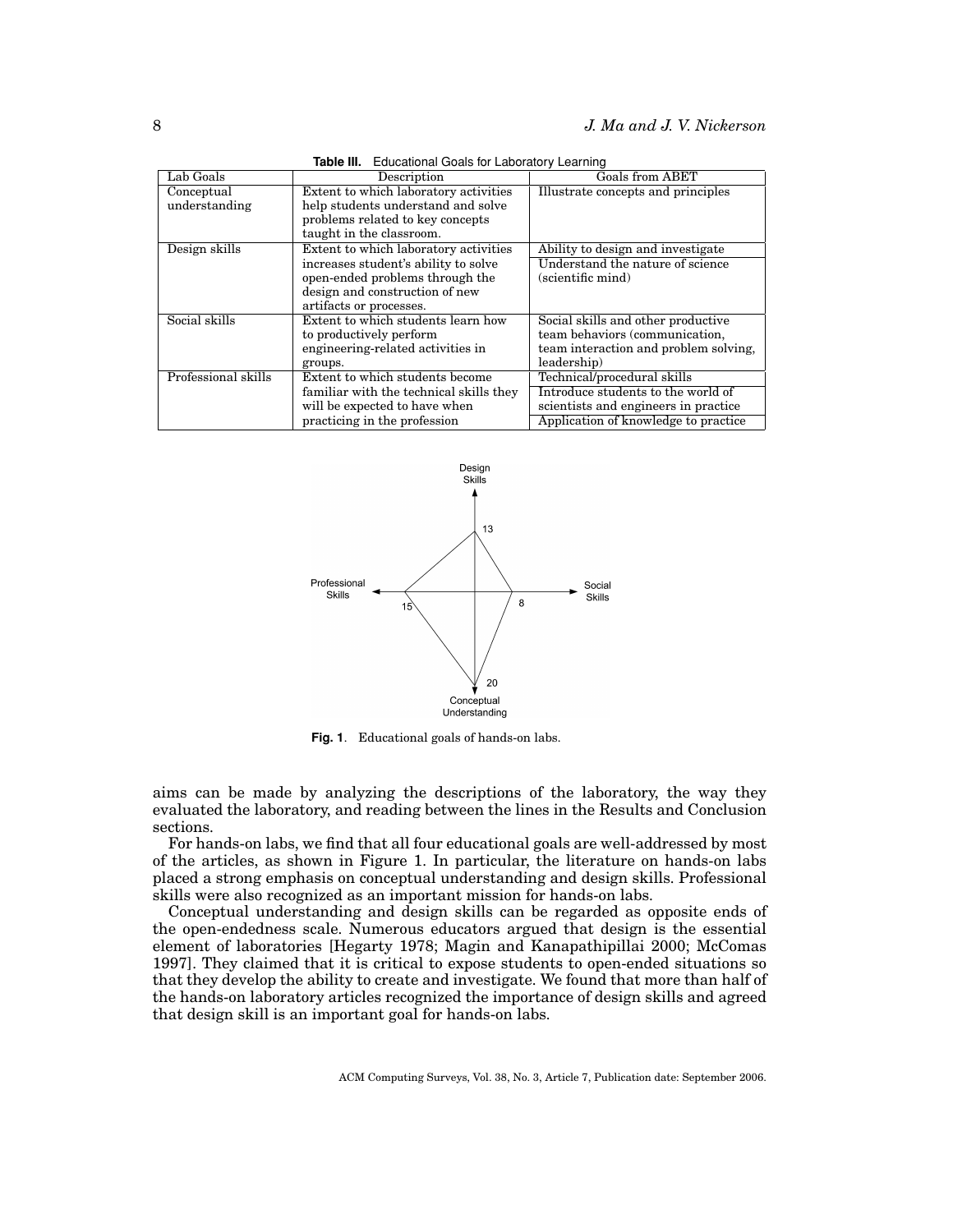

**Fig. 2**. Educational goals of simulated labs.



**Fig. 3**. Educational goals of remote labs.

The dimension of social skills is least represented in the articles. Although social skills are explicitly identified by ABET as well as other educators [Magin 1982; Edward 2002] as one of the most important goals for an engineering education, they are not discussed as often as other educational goals.

Articles on simulated laboratories skew even more towards conceptual understanding and professional skills, as shown in Figure 2. All the articles discuss conceptual understanding; less than half address design skills.

Remote laboratory articles are dramatically different, as shown in Figure 3. They focus on conceptual understanding and professional skills. Only one work discusses design skills. This is an interesting result. It suggests that the proponents of remote laboratories may think of their success only in reference to conceptual and professional learning. It may be that they do not think remote laboratories are appropriate for teaching design skills.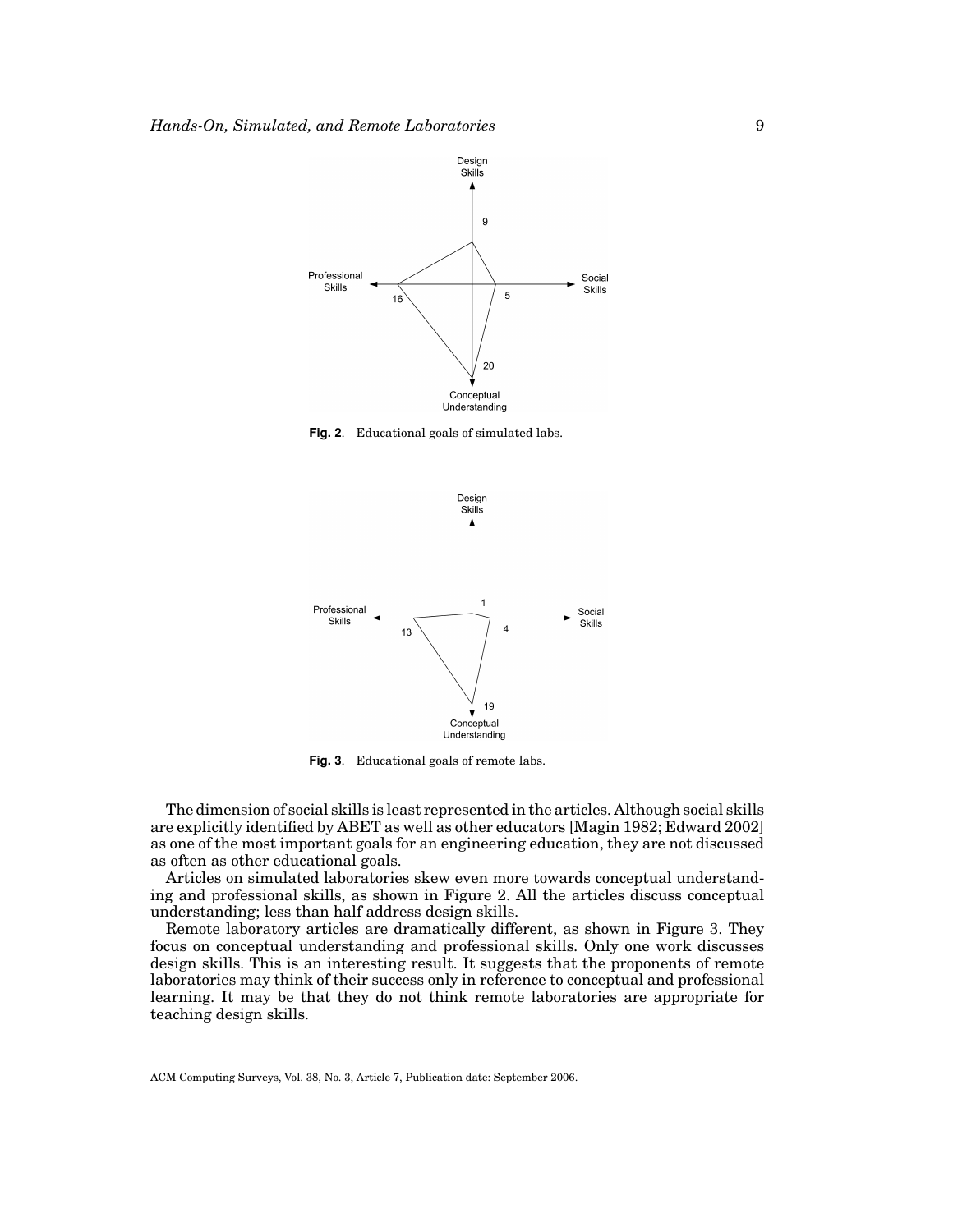The results from this sample of articles suggest the following possible explanation for the debate over laboratories. Adherents of hands-on laboratories find other laboratories to be lacking. They do not believe that alternative labs can be used in teaching design skills. By contrast, adherents of remote laboratories think the hands-on laboratory researchers are ignoring evidence which shows that remote laboratories are effective in teaching concepts. Remote laboratory adherents are evaluating their own efforts with respect to teaching concepts, not design skills.

## **4.3. Hands-On Labs are Already Mediated by Computers**

While observing a hands-on laboratory, we noticed that hands-on labs are becoming increasingly mediated. For example, an experiment may involve measuring an output through a PC connected to the experimental apparatus. In such a case, the interactive quality of laboratory participation may not differ much, whether the student is colocated with the apparatus or not. Another way to say this it is that most laboratory environments may already involve an amalgam of hands-on, computer-mediated, and simulated tools. The extent to which the interaction is already mediated may affect whether or not a remote version of the laboratory will be effective. In other words, it may depend on what is being studied. To take an extreme example, studying small objects through an electron microscope will always be mediated, and therefore, hands-on and remote lab experiences may be similar for the student.

In hands-on labs, computers are widely used to analyze data or control the experiments [Barnard 1985; Oehmke and Wepfer 1985; Saltsburg et al. 1982; Tuma et al. 1998]. From this point of view, a pure hands-on lab is rare; it is often mediated by a computer [Mann and Fung 2002]. This hybrid format of a computer-aided hands-on lab has been shown to be useful [Kasten 2000; Torres et al. 2001]. Also, simulation and remote labs may be effective in combination [Sonnenwald et al. 2003]. A variety of combinations of computers, hands-on labs, and simulations have been discussed by several researchers [Cohen and Scardamalia 1998; Riffell and Sibley 2004; Tuckman 2002]. These studies suggest that a mixture of elements might be superior to any single technology, and that what really matters might not be the type of laboratory, but the weight of each type in a given situation.

#### **4.4. Belief May Be More Important than Technology**

The effectiveness of labwork is seen to be correlated to the directness of its link to the real world [Cooper et al. 2002b; Rohrig and Jochheim 1999; Tzeng 2001]. As a result, simulated labs (and to some extent, remote labs) are criticized for their inability to provide authentic settings and interaction with real apparatus [Zeltzer 1992; Zywno and Kennedy 2000].

However, is it the link to the real world that is relevant, or the belief about that link? We examine here the possibility that it is not the actual nature of the laboratories, but the beliefs that students have about them, which may determine the effectiveness of the different lab types. We will briefly review the literature on this more philosophical issue, and relate it to the studies of laboratories.

Discussion of this issue goes back over 50 years. Two different kinds of fidelity, engineering and psychological, were clearly discerned by Miller [1954]. He noted that engineering fidelity concentrates on the closeness of simulated environments to physical surroundings, while psychological fidelity is seen as the determining factor for the effectiveness of a simulation device. More recently, Patrick [1992] reported that simulation with high psychological fidelity can lead to a high transfer of learning, despite low physical fidelity.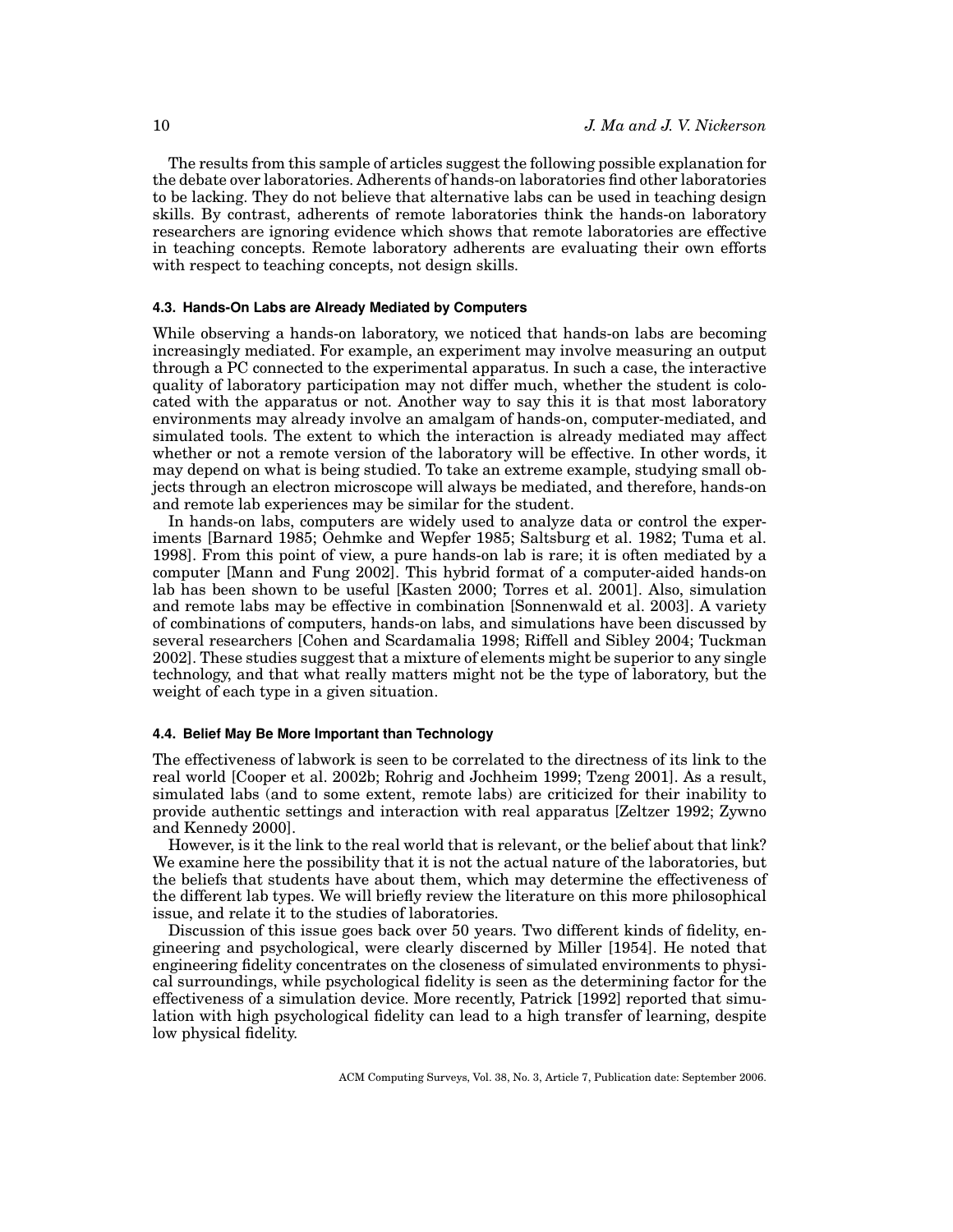|                           | <b>IMMIC IT.</b> THEFTHALLY THEIR OF FRONTING                                |
|---------------------------|------------------------------------------------------------------------------|
| Article                   | View of Presence                                                             |
| Sheridan [1992]           | There are three types of presence: physical presence, physically being       |
|                           | there; telepresence, feeling as if you are actually there at the remote      |
|                           | site of operation; and virtual presence, feeling like you are present in     |
|                           | the environment generated by the computer.                                   |
| Loomis [1992]             | Presence is a mental projection of the physical object: It is not a physical |
|                           | state, but a phenomenal attribute that can be known only through             |
|                           | inference.                                                                   |
| Lombard and Ditton [1997] | Presence has six dimensions: social richness, realism, transportation,       |
|                           | immersion, social actor, and medium.                                         |
| Witmer and Singer [1998]  | Presence is a perceptual flow requiring directed attention. It is based on   |
|                           | the interaction of sensory stimulation, environmental factors, and           |
|                           | internal tendencies.                                                         |
| Sheridan [1999]           | Presence is "subjective mental reality." To distinguish reality from         |
|                           | simulation, quantify the amount of noise.                                    |

**Table IV.** Alternative Views of Presence

The sense of being in a place is described in the literature as *presence.* Distinctions have been made between different forms of presence, as we show in Table IV. Sheridan [1992] identified three types of presence: physical, telepresence, and virtual. Physical presence is associated with real labs and understood as "physically being there." Telepresence is "feeling like you are actually there at the remote site of operation," and virtual presence is "feeling like you are present in the environment generated by the computer" (p. 120). The author argued that by suspending disbelief, we can experience presence in a virtual environment. Noel and Hunter [2000] claimed that the critical issue in designing virtual environments is to create a psychologically real setting rather than to recreate the entire physical reality. From their experiments, they concluded that by manipulating the variables of physical world, designers can create the desired subjective reality. Nunez and Blake [2003] asserted that more attention and effort should be given to the suspension of disbelief in determining presence in virtual environments.

The role of beliefs may be important in explaining students' behavior in a computerassisted learning situation [Vuorela and Nummenmaa 2004]. It may be that psychological reality—the belief of what is real—is not restricted by physical reality and therefore, may play an important role in affecting subjects' behaviors in a virtual environment. Bradner and Mark [2001] found that subjects tend to cooperate less with their experiment partners if they believe them to be in a remote city, even if in actuality, both are in the same location.

Given the richness of information available to participants in the lab, it has often been argued that physical presence is preferred by students [Ijsselsteijn et al. 2000; Lombard and Ditton 1997; Short et al. 1976; Snow 1996]. However, remote labs and simulations provide alternate forms of presence: Telepresence and virtual presence are competitors for physical presence. Biocca [2001] claimed that the root of presence lies in the "perception of reality," rather than in physical reality. In other words, presence is more about "the illusion of being here or there and less about being as such" (p. 550), a sentiment also echoed by Bentley et al. [2003]. Slater and Usoh [1993] showed that the extent to which human participants feel immersed in virtual environments depends on how convinced they are by the computer-synthesized effects.

Some researchers have asserted that the sense of presence can predict the level of performance. By comparing experimental results under six versions of virtual environments, Bystrom and Barfield [1999] claimed that a sense of presence is one of the key contributing factors to higher task performance. Other research also provides positive support for this argument. Barfield and Weghorst [1993] illustrate the relationship between presence and performance by introducing the mediating effect of *enjoyment*.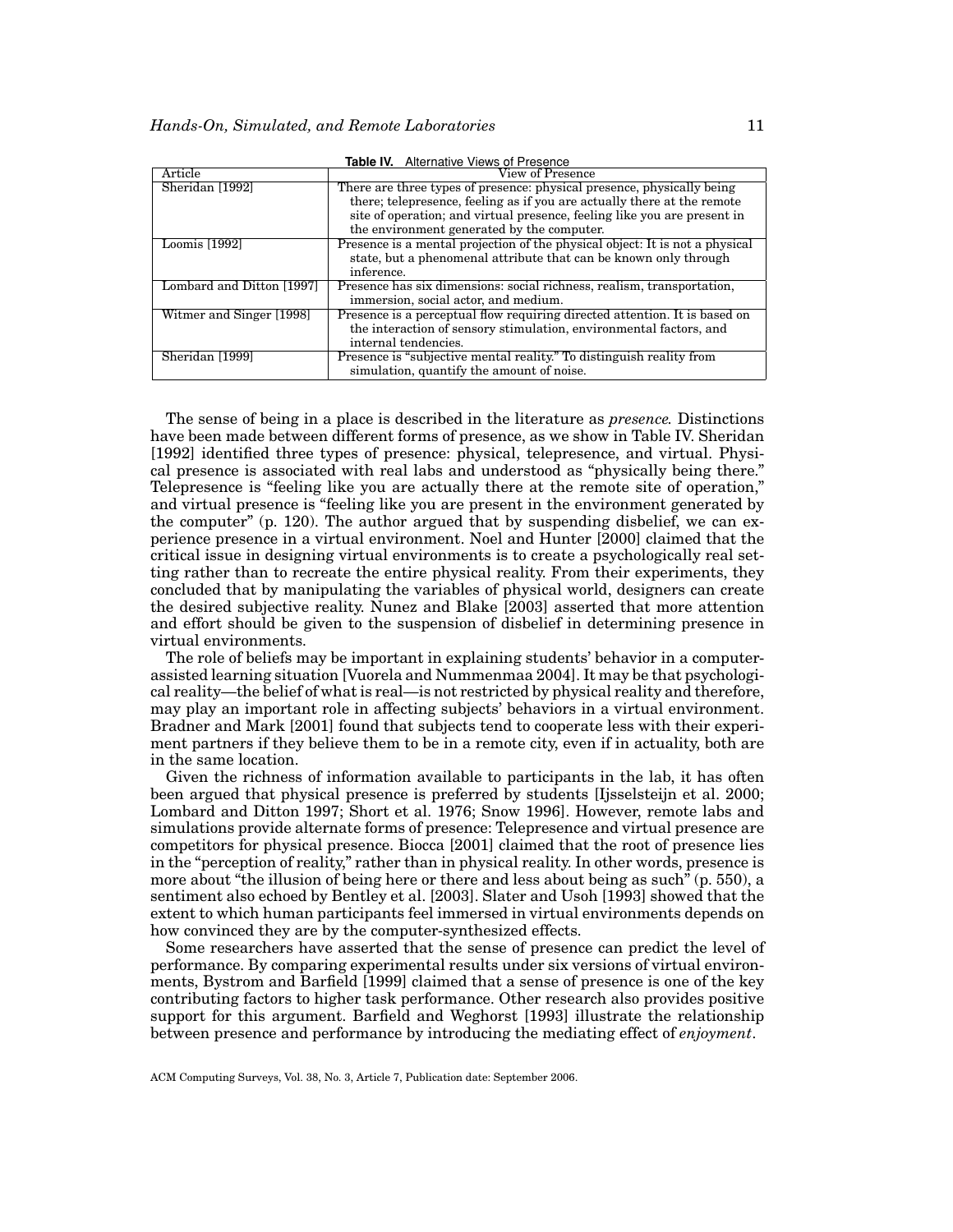Nevertheless, the causal relationship between presence and performance has been questioned by other researchers. Mania and Chalmers [2001], in comparing levels of presence and task performance in a real versus simulated world, suggested that presence is not necessarily positively related with task performance: High-fidelity simulations should function as well as the real world. A recent study conducted by Youngblut and Huie [2003] reported that no significant difference in task performance can be attributed to a difference in presence. Nash et al. [2000] suggested that presence alone cannot explain the difference in performance. Several studies have shown that students may prefer remote laboratories in terms of convenience, but think the interaction lacks either verisimilitude [Ogot et al. 2003] or immersion [Corter et al. 2004]. These studies, however, did not show a difference in performance.

At the extreme, experimentation can be completely independent of the physical. Thought (Gedanken) experiments also have strong advocates: "Experimenting in thought is important not only for the professional inquirer, but also for mental development" [Matthews 1991]. Reiner and Gilbert [2000] showed that thought experiments are instrumental tools for science teaching and that students who use them are able to generate new knowledge by retrieving tacit, implicit knowledge. They emphasized that thought experiments are characterized by a combination of thought and experimentation, which cannot be completely represented by either. As an extension, they further claimed that other educational elements can be integrated with thought experiments to produce hybrid experimentation, which they call *thought simulation*.

The aforementioned work in total suggests that students' preferences, and perhaps their learning performance, cannot be attributed to the technology of the laboratory alone. In other words, it is important to focus on how students' mental activities are engaged in coping with the laboratory world. From this point of view, other factors discussed in relation to the effectiveness of laboratories, such as motivation [Edward 2002], peer collaboration [Baxendale and Mellor 2000], error-corrective feedback [Grant 1995] and richness of the media [Chaturvedi et al. 2003] should also be studied in order to produce more interactive and immersive settings that ultimately lead to a space students perceive as real.

From these studies, we might expect that students in a simulated or remote lab where the reality is, respectively, faked or mediated by distance may experience psychological presence, but not physical presence. In a similar way, students in a real hands-on experiment could be exposed to physically real apparatus, but may not experience psychological presence. For example, student might get bored or distracted if their role is only to passively watch others interact with the device. Such ideas might be tested by simple framing. By changing students' beliefs about a technology (is it real or not?), as well as their ability to immerse themselves (can they interact with it or not?), the potential confounds related to belief and interactive immersion might be separated and discarded.

#### **4.5. Collaboration Methods May Interact with the Laboratory Technology Type**

Finholt and Olson [1997], echoing our previous discussion about psychological and physical reality, suggested that "laboratories as physical settings may have become less essential for scientific collaboration than was formerly the case" (p. 28). Apparently, they place an emphasis on psychology, rather than the physical locations of collaboration. *Collaboratories* (the word combination of collaboration and laboratory) have gained increased attention. They are intended to link scientists and engineers with remote facilities "as if they were colocated" [Lederberg and Uncapher 1989] to access experimental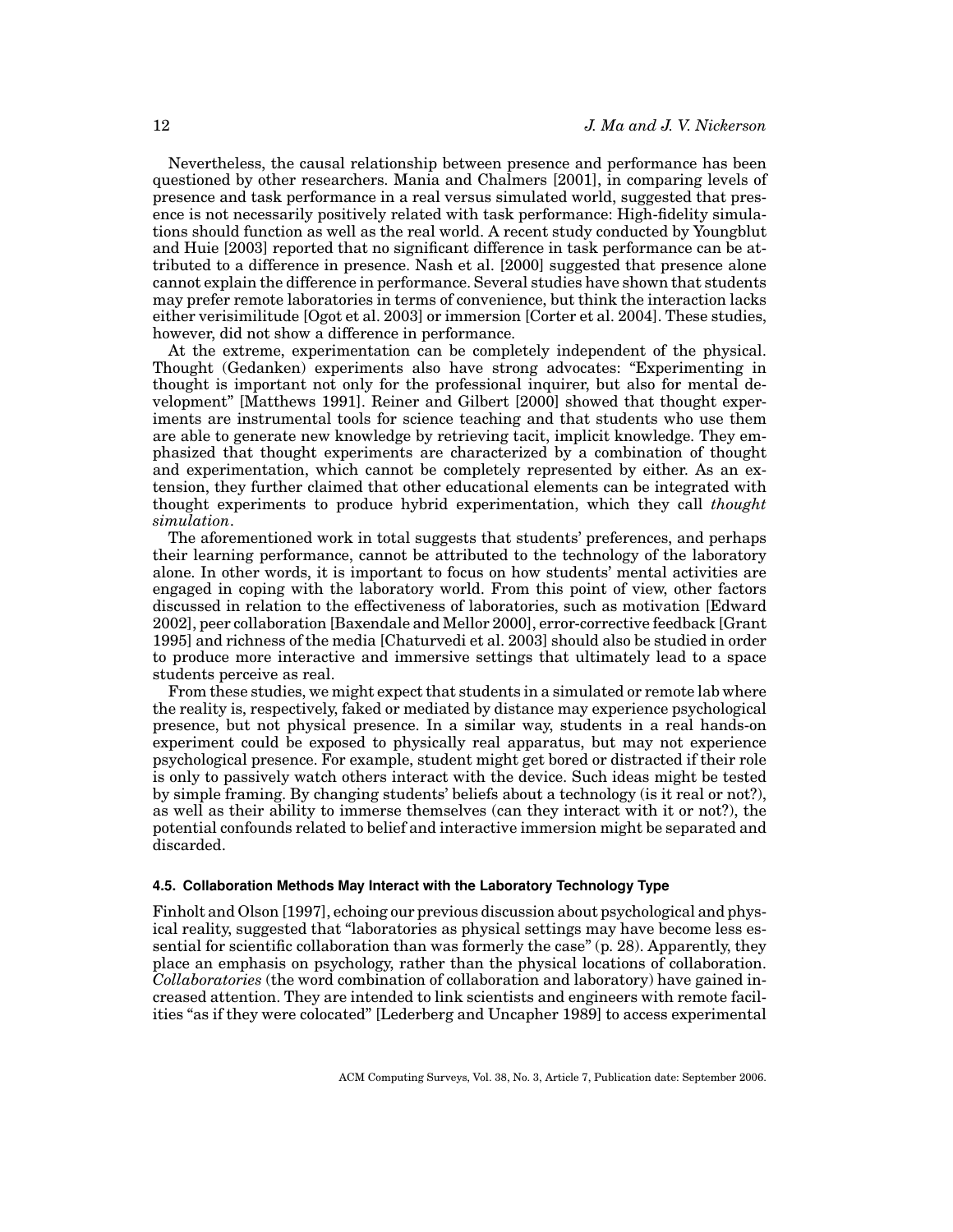apparatus. The number of collaboratories has been increasing after a national call in 1993 to develop, refine, and evaluate the collaboratory concept in realistic settings [Agarwal et al. 1998].

The Grid project [Foster et al. 2001] builds "coordinated resources sharing" across the boundaries of multiinstitutions," which fits the premise of remote labs and collaboratories. Recognizing the impact of the grid on collaboration, researchers are trying to build "truly collaborative, multidisciplinary and multi-institutional problemsolving settings" [Mann and Parashar 2002].

The growth of this shared infrastructure in scientific practice has implications for pedagogy. First, for students who end up in careers in engineering and science, it is likely that they will at some point participate in collaboratories. Second, it may be that the collaboration, not the technology, accounts for learning performance differences. In other words, even if remote labs are not as effective as hands-on labs, the experience of working with geographically separated colleagues and specialized equipment may be educationally important enough to compensate for any shortcomings in the technology.

It may be that students using remote laboratories will find different ways of collaborating, and the mode of collaboration they choose may affect what they learn from the laboratory experience. Some researchers have begun layering coordination technologies on top of remote laboratories as part of their evaluation experiments [Scanlon et al. 2004]. There are more studies possible: For example, students might be asked to run remote laboratories separately, and then meet the next day to discuss results. The work of Pea [1993, 1994, 2002] is especially informative. He showed that the transformative communication both between students and between students and teachers is a key contributor to learning performance. He related this communication to the general concept of sensemaking, much studied in the field of organizational behavior [Weick 1996]. This work demonstrated the value of well-constructed group activities used in conjunction with simulations, as well as the feasibility of developing design skills through simulations.

## **5. DISCUSSION**

We have looked at several possible reasons for why the debates over laboratory technology have continued over the years without any sign of abating. Our general conclusion is that researchers are confounding many different factors, and perhaps over-attributing learning success to the technologies used. There is much in the literature to suggest that both students' preferences and learning outcomes are the result of many intertwined factors. Thus, it is sensible to suggest that researchers more carefully isolate and study the different factors which might interact with laboratory technology in determining educational effectiveness. However, such work is difficult. It is hard to perform large-scale educational tests and hold factors such as instructor ability constant. It is also difficult to compare studies which focus on different scientific domains. Thus, it is especially important that effort should be focused on areas that look the most promising.

First, research may look at hybrids of laboratories that are designed to accomplish a portfolio of educational objectives. There is a fair amount of evidence that simulated and remote labs are effective in teaching concepts. There is still a shortage of data on whether such technologies are as effective as hands-on laboratories when it comes to teaching design skills. Those who advocate the use of hands-on labs might be more amenable to the use of simulated or remote technologies if all three technologies are clearly integrated as part of a curriculum in which goals such as teaching open-ended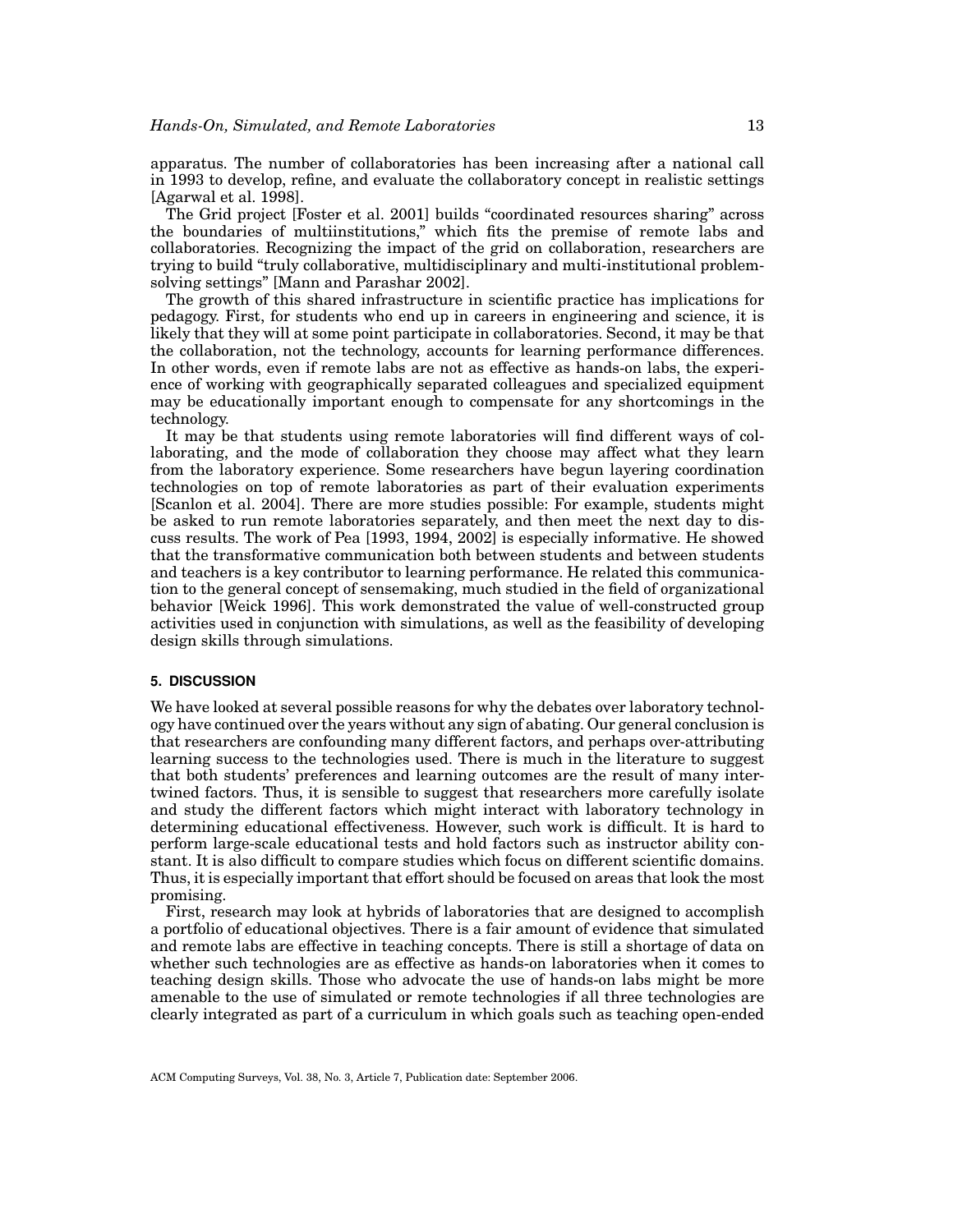design are clearly protected. Right now, the perception is that new technologies are competitors against current teaching techniques, and this sense is probably getting in the way of a more carefully considered educational evaluation.

Second, the effectiveness of laboratories may be affected by how much students believe in them. Therefore, an understanding of presence, interaction, and belief may lead to better interfaces. Also, if belief proves important, then hybrid approaches might be contemplated, in which hands-on work is used at an early stage to build confidence in remote or simulated technology used in later teaching.

Third, research might pay more attention to collaboration and sensemaking. The technology may change the way we can and should coordinate our work, and studies of such interactions may be productive in suggesting the kinds of educational processes that should accompany the lab technologies.

#### **6. CONCLUSION**

Interest in the effectiveness of virtual versus traditional learning in laboratories has increased, probably due to two forces: advances in technology, and cost pressures on universities that are related to laboratories. In this survey, we reviewed current research on laboratory education with a focus on three different types of labs: real, simulated, and remote. We found that most of the laboratory articles were engineering-related. Additionally, there were advocates and detractors for each different type of laboratory. We asked what might explain the continued unresolved debate.

The debate can be partially explained by examining the educational objectives associated with each laboratory type. Hands-on lab adherents emphasize the acquisition of design skills as an important educational goal, while remote laboratory adherents do not evaluate their own technology with respect to this objective.

The debate is also confused for other reasons. Even hands-on laboratories are often mediated by computer, so that there is rarely a pure hands-on experience for students. Therefore, we may really be talking about relative degrees of hands-on, simulation, and remoteness. Furthermore, research in psychology suggests that the beliefs and experiences of students may be determined more by the nature of the interfaces than by the objective reality of the laboratory technology. This is a complex issue; it may be that hands-on labs are important initially to establish the reality of remote laboratories or the accuracy of simulations for later study.

Finally, it is clear that students learn not only from equipment, but from interactions with peers and teachers. New technologies may call for new forms of coordination to augment or compensate for the potential isolation of students engaged in remote learning.

Our work may provide a starting place for researchers involved in the discussion about the role and value of laboratory work. Perhaps a sense of reality can be achieved by students not only in hands-on experience, but also in virtual environments. Perhaps with the proper mix of technologies we can find solutions that meet the economic constraints of laboratories by using simulations and remote labs to reinforce conceptual understanding, while at the same time providing enough open-ended interaction to teach design. Our review suggests that there is room for research that seeks to create such a mix, which might be informed by studies of coordination as well as the interactions that lead students to a sense of immersion.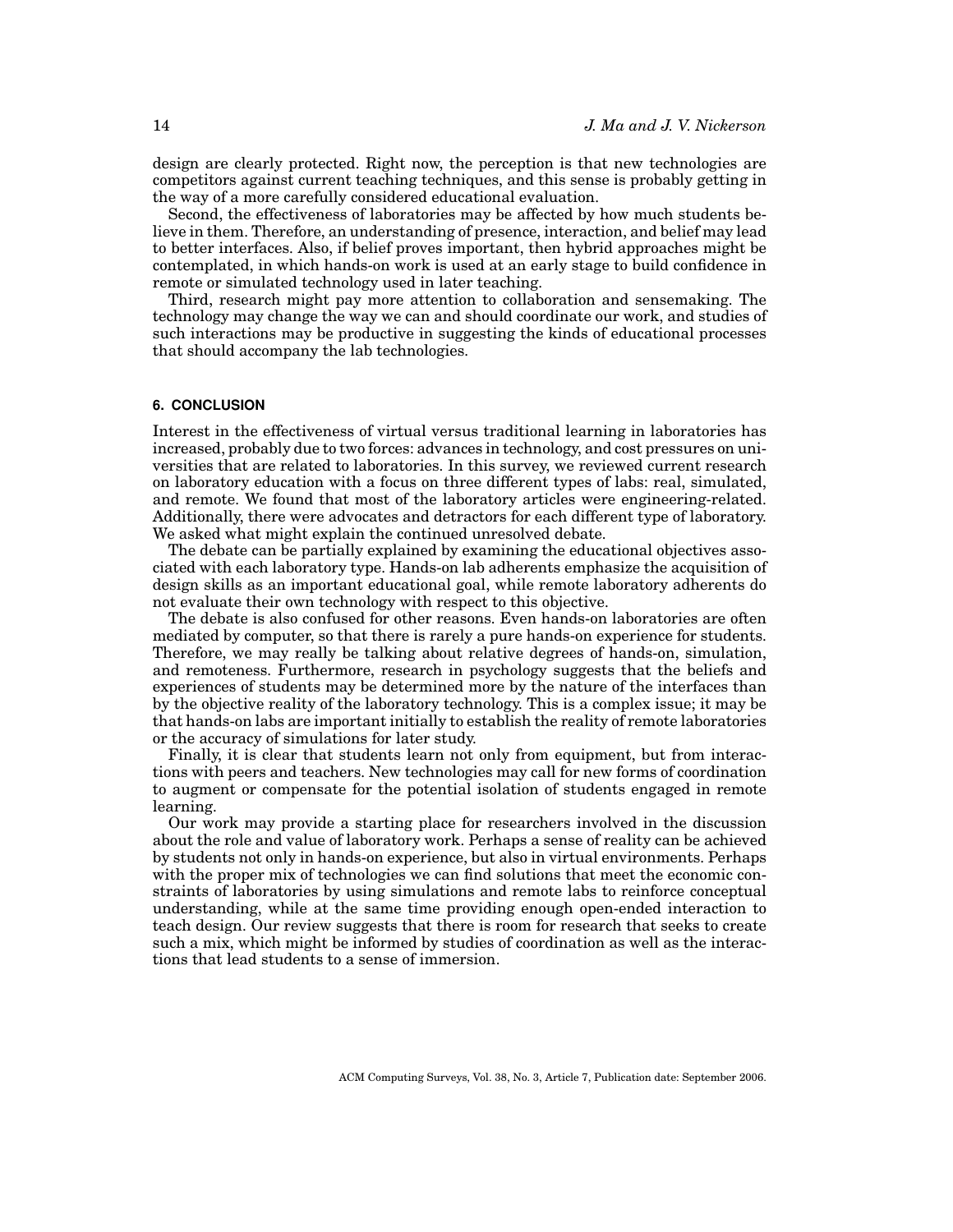## **APPENDIX**

## **TABLES OF ARTICLES AND EDUCATIONAL OBJECTIVES DISCUSSED THEREIN**

Subject<sup>∗</sup> Phy: Physiology P: Physics TE: Telecommuncation<br>B: Biology CS: Computer Science AE: Aeronautical Engineering<br>CE: Chemical Engineering (chemistry) CE: Chemical Engineering (chemistry) EES: Environmental and ecological science CVE: Civil Engineering EE: Electrical Engineering Methodology∗<br>INS: Interdisciplinary Qualitative— INS: Interdisciplinary Qualitative—conceptualization and evaluation MME: Mechanical and Manufacturing Engineering PE: Power Engineering

CS: Computer Science<br>IS: Internet Science SE: Science and Engineering (physics, biology, EE)

Empirical—variance-based methods<br>Technical—design and implementation

|         |              | Lab Style |             |                       |                | Constraints          | <b>Educational Objectives</b> |                            |               |        |
|---------|--------------|-----------|-------------|-----------------------|----------------|----------------------|-------------------------------|----------------------------|---------------|--------|
|         | H S          | R         |             |                       |                | Time & Accessibility | Conceptual                    | Professional Design Social |               |        |
| Article | L L          | L         |             | Subject* Methodology* | Cost           | Flexibility          | Understanding                 | Skills                     | <b>Skills</b> | Skills |
| $[1]$   | √            |           | MЕ          | Q                     | $\checkmark$   |                      |                               |                            |               |        |
| $[2]$   | $\checkmark$ |           | MЕ          | Q                     |                |                      |                               |                            |               |        |
| $[3]$   | $\checkmark$ |           | МE          | Ε                     |                |                      |                               |                            |               |        |
| $[4]$   | N            |           | ME          | Q                     |                |                      |                               |                            |               |        |
| [5]     | ٧            |           | EE          | Q                     |                |                      |                               |                            |               |        |
| [6]     | ٧            |           | <b>MME</b>  | Q                     |                |                      |                               |                            |               |        |
| $[7]$   | $\checkmark$ |           | MЕ          | E                     |                |                      |                               |                            |               |        |
| [8]     | ٧            |           | SE          | Q                     | $\checkmark$   |                      |                               |                            |               |        |
| $[9]$   | $\checkmark$ |           | CE          | Ε                     |                |                      |                               |                            |               |        |
| $[10]$  | $\checkmark$ |           | B           | Q                     |                |                      |                               |                            |               |        |
| $[11]$  | $\checkmark$ |           | EЕ          | Q                     |                |                      |                               |                            |               |        |
| $[12]$  | $\checkmark$ |           | EЕ          | Q                     | $\checkmark$   |                      |                               |                            |               |        |
| $[13]$  | $\checkmark$ |           | CE          | Q                     |                |                      |                               |                            |               |        |
| $[14]$  | $\checkmark$ |           | P           | Q/T                   |                |                      |                               |                            |               |        |
| $[15]$  | $\checkmark$ |           | $_{\rm CE}$ | Q                     |                |                      |                               |                            |               |        |
| $[16]$  | $\checkmark$ |           | $_{\rm P}$  | Q                     |                |                      |                               |                            |               |        |
| $[17]$  | $\checkmark$ |           | AE          | Q                     |                |                      |                               |                            |               |        |
| $[18]$  | $\checkmark$ |           | <b>EES</b>  | Q                     |                |                      |                               |                            |               |        |
| $[19]$  | $\checkmark$ |           | CE          | Q                     |                |                      |                               |                            |               |        |
| [20]    | $\checkmark$ |           | MЕ          | Q                     |                |                      |                               |                            |               |        |
| sum     |              |           |             |                       | $\overline{6}$ | $\overline{2}$       | 20                            | 15                         | 13            | 8      |

**Table V.** Hands-On Laboratory Article Objectives

#### **Table VI.** Hands-On Laboratory Article Cross-Reference

| $\overline{\text{HL}}$ -No |                                  |
|----------------------------|----------------------------------|
| 1                          | Grant [1995]                     |
| $\overline{2}$             | Collins [1986]                   |
| 3                          | Fisher [1977]                    |
| 4                          | Faucher [1985]                   |
| 5                          | Edward [2002]                    |
| 6                          | Magin and Kanapathipillai [2000] |
| 7                          | Magin [1984]                     |
| 8                          | Elton [1983]                     |
| 9                          | Berg et al. [2003]               |
| 10                         | Tapper [1999]                    |
| $\overline{11}$            | Martin and Lewis [1968]          |
| 12                         | Martin [1969]                    |
| 13                         | Miller et al. [1998]             |
| 14                         | Beck [1963]                      |
| 15                         | Drake et al. [1994]              |
| 16                         | Roth et al. [1997]               |
| 17                         | Wentz and Snyder [1974]          |
| 18                         | Schauble et al. [1995]           |
| 19                         | Kozma et al. [2000]              |
| 20                         | Feisel and Rosa [2005]           |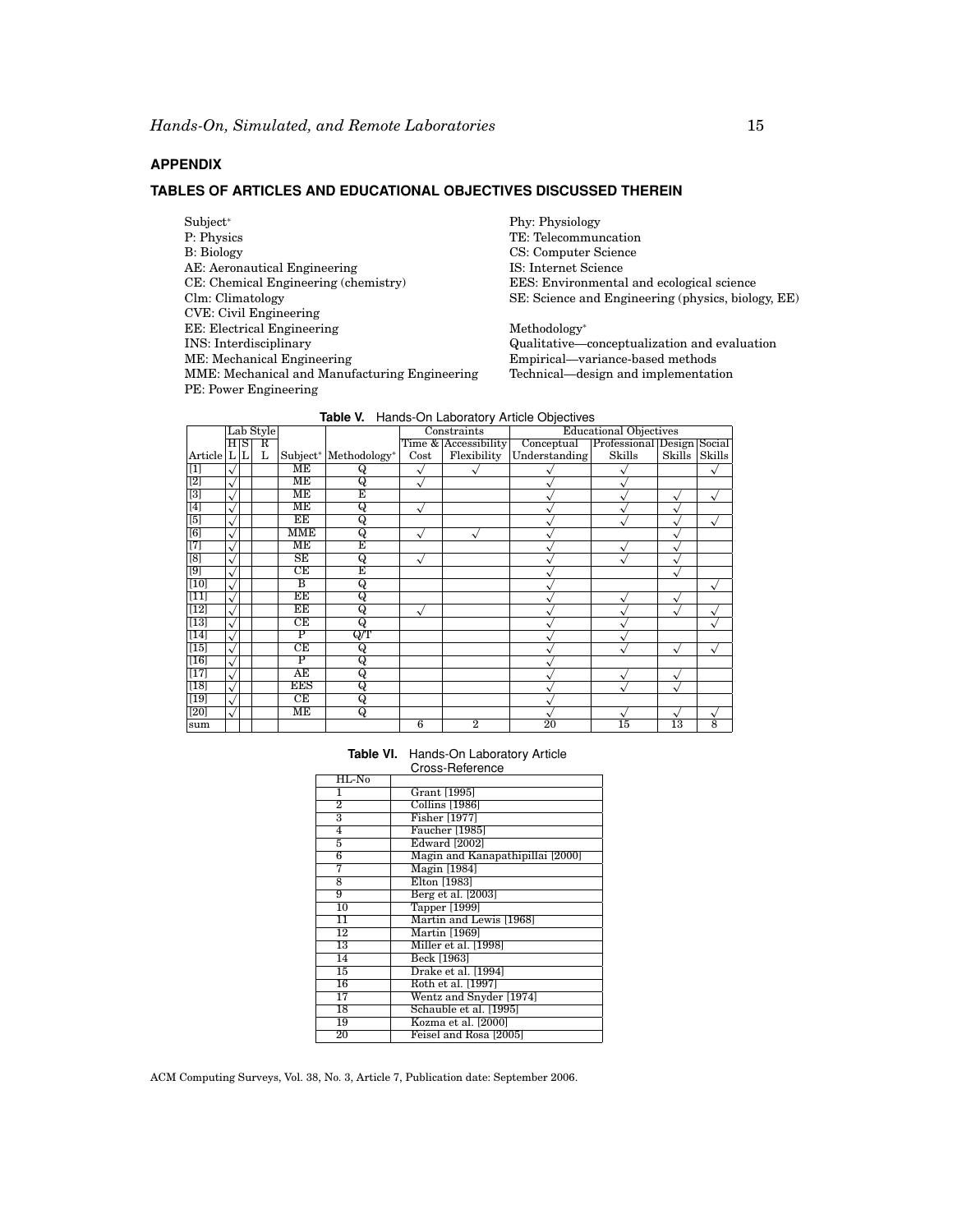|                                                                                                                                                                                                                                                          | Lab Style |   |            |                       |            | Constraints |                                 | <b>Educational Objectives</b> |                          |        |
|----------------------------------------------------------------------------------------------------------------------------------------------------------------------------------------------------------------------------------------------------------|-----------|---|------------|-----------------------|------------|-------------|---------------------------------|-------------------------------|--------------------------|--------|
|                                                                                                                                                                                                                                                          | S<br>H    | R |            |                       |            |             | Time & Accessibility Conceptual | Professional Design Social    |                          |        |
| Article L                                                                                                                                                                                                                                                | L         | L |            | Subject Methodology   | $\rm Cost$ | Flexibility | Understanding                   | Skills                        | Skills                   | Skills |
|                                                                                                                                                                                                                                                          | 丷         |   | EE         |                       |            |             |                                 |                               |                          |        |
| $[2] % \includegraphics[width=0.9\columnwidth]{figures/fig_1a} \caption{The figure shows the number of times, and the number of times, and the number of times, and the number of times, are indicated with the same time.} \label{fig:1} %$             | 丷         |   | TE         |                       |            |             |                                 |                               |                          |        |
| $[3]$                                                                                                                                                                                                                                                    | √         |   | EЕ         | т                     |            |             |                                 |                               |                          |        |
| $[4]$                                                                                                                                                                                                                                                    | √         |   | EE         | Т                     |            |             |                                 |                               |                          |        |
| [5]                                                                                                                                                                                                                                                      | √         |   | ME         | т                     |            |             |                                 |                               |                          |        |
| [6]                                                                                                                                                                                                                                                      |           |   | EE         | Q                     |            |             |                                 |                               |                          |        |
| $[7] \centering% \includegraphics[width=1.0\textwidth]{images/TrDiM1.png} \caption{The 3D (top) and the 4D (bottom) of the 3D (bottom) and the 4D (bottom) of the 3D (bottom) and the 4D (bottom) of the 3D (bottom) of the 3D (bottom).} \label{TrDiS}$ | 丷         |   | CЕ         | Ͳ                     |            |             |                                 |                               |                          |        |
| [8]                                                                                                                                                                                                                                                      | 丷         |   | МE         | Q                     |            |             |                                 |                               |                          |        |
| $[9]$                                                                                                                                                                                                                                                    | ∨         |   | MЕ         | Q                     |            |             |                                 |                               |                          |        |
| $[10]$                                                                                                                                                                                                                                                   |           |   | Phy        | Q                     |            |             |                                 |                               |                          |        |
| $[11]$                                                                                                                                                                                                                                                   | ∿         |   | ME         | $\overline{\text{Q}}$ |            |             |                                 |                               | $\overline{\phantom{a}}$ |        |
| $[12]$                                                                                                                                                                                                                                                   | 丷         |   | <b>INS</b> | Т                     |            |             |                                 |                               |                          |        |
| $[13]$                                                                                                                                                                                                                                                   | 丷         |   | CE         | ፐ                     |            |             |                                 |                               |                          |        |
| $[14]$                                                                                                                                                                                                                                                   | √         |   | B          |                       |            |             |                                 |                               |                          |        |
| $[15]$                                                                                                                                                                                                                                                   | 丷         |   | Clm        | Q                     |            |             |                                 |                               |                          |        |
| $[16]$                                                                                                                                                                                                                                                   | √         |   | CVE        |                       |            |             |                                 |                               |                          |        |
| $[17]$                                                                                                                                                                                                                                                   | 丷         |   | MЕ         | т                     |            |             |                                 |                               |                          |        |
| $[18]$                                                                                                                                                                                                                                                   |           |   | PE         | т                     |            |             |                                 |                               |                          |        |
| $[19]$                                                                                                                                                                                                                                                   | 丷         |   | PE         | т                     |            |             |                                 |                               |                          |        |
| [20]                                                                                                                                                                                                                                                     |           |   | PE         | т                     |            |             |                                 |                               |                          |        |
| sum                                                                                                                                                                                                                                                      |           |   |            |                       | $13\,$     | $11\,$      | 20                              | 16                            | 9                        | 5      |

**Table VII.** Simulated Laboratory Article Objectives

| iavie viii.     | Simulated Laboratory Article Cross-Relefence |
|-----------------|----------------------------------------------|
| $SL-No$         | Article                                      |
| 1               | Chetty and Dabke [2000]                      |
| $\overline{2}$  | Fernandez-Inglesias et al. [2000]            |
| 3               | Sehati [2000]                                |
| 4               | Ertugrul [1998]                              |
| 5               | Wicker and Loya [2000]                       |
| 6               | Smith and Pollard [1986]                     |
| 7               | Garcya-Luque et al. [2004]                   |
| 8               | Edward [1996]                                |
| 9               | Dobson et al. [1995]                         |
| $\overline{10}$ | McAteer et al. [1996]                        |
| $11\,$          | Magin and Reizes [1990]                      |
| 12              | Shin et al. [2002]                           |
| $13\,$          | Gomes et al. [2000]                          |
| 14              | Raineri [2001]                               |
| 15              | Edleson et al. [1999]                        |
| $\overline{16}$ | Budhu [2000]                                 |
| 17              | Ertugrul [2000a]                             |
| $\overline{18}$ | Karady et al. [2000a]                        |
| 19              | Karady et al. [2000b]                        |
| $\overline{20}$ | Sakis Meliopoulos and Cokkinides [2000]      |

**Table VIII.** Simulated Laboratory Article Cross-Reference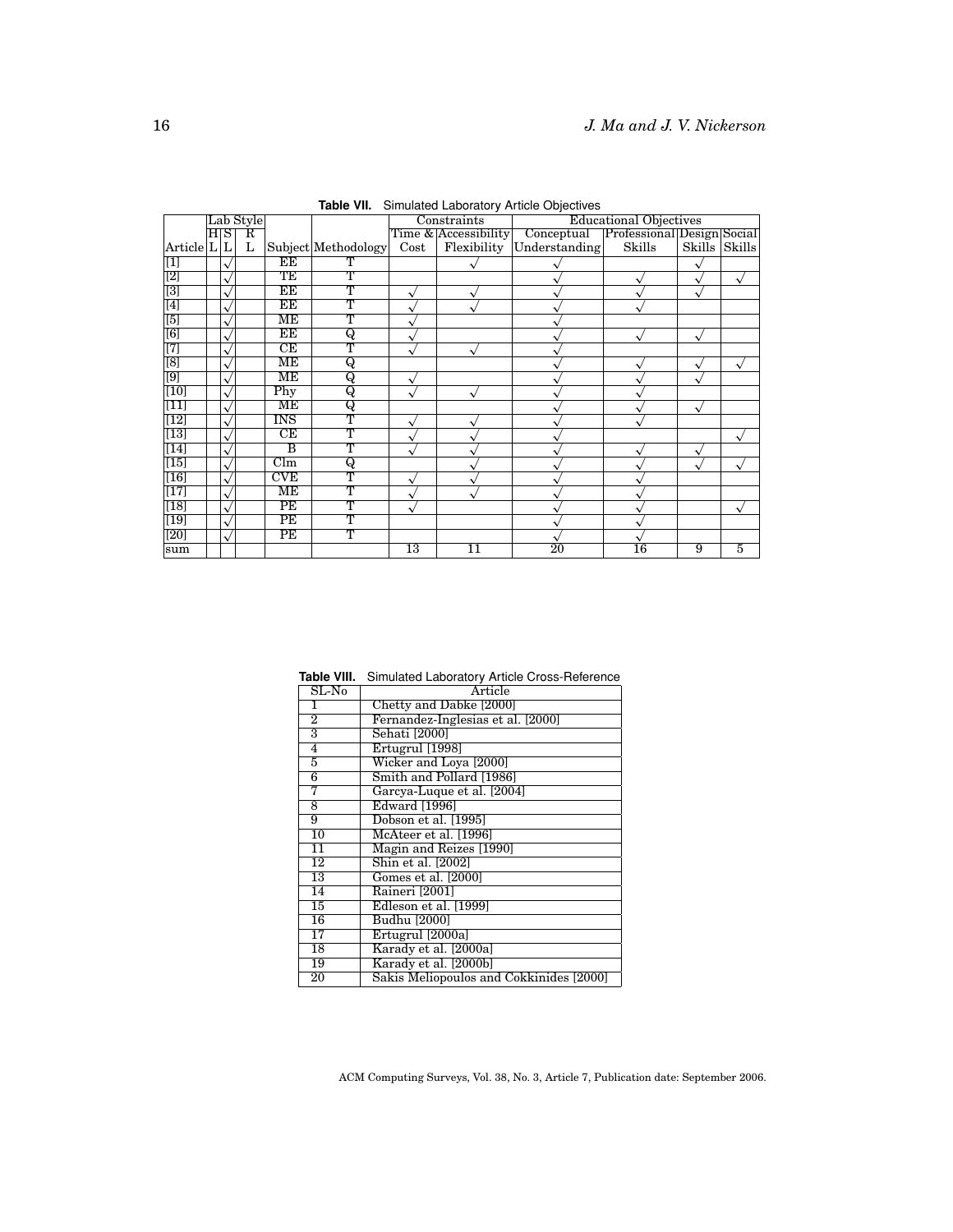|                                                                                                                                                                          |     | Lab Style |                        |                     | Constraints |             | .<br><b>Educational Objectives</b> |                            |        |        |  |
|--------------------------------------------------------------------------------------------------------------------------------------------------------------------------|-----|-----------|------------------------|---------------------|-------------|-------------|------------------------------------|----------------------------|--------|--------|--|
|                                                                                                                                                                          | H S | R         |                        |                     |             |             | Time & Accessibility Conceptual    | Professional Design Social |        |        |  |
| Article                                                                                                                                                                  | L L | L         |                        | Subject Methodology | $\rm Cost$  | Flexibility | Understanding                      | Skills                     | Skills | Skills |  |
|                                                                                                                                                                          |     |           | MЕ                     | т                   |             |             |                                    |                            |        |        |  |
| $[2] % \includegraphics[width=0.9\columnwidth]{figures/fig_1a} \caption{The 3D (black) model for the estimators in the left and right.} \label{fig:1} %$                 |     |           | MЕ                     | т                   |             |             |                                    |                            |        |        |  |
| $[3] % \includegraphics[width=0.9\columnwidth]{figures/fig_0_2.pdf} \caption{Schematic diagram of the top of the top of the top of the top of the right.} \label{fig:2}$ |     |           | ΕE                     | т                   |             |             |                                    |                            |        |        |  |
| $[4]$                                                                                                                                                                    |     |           | EE                     | т                   |             |             |                                    |                            |        |        |  |
| [5]                                                                                                                                                                      |     |           | ΙS                     | т                   |             |             |                                    |                            |        |        |  |
| [6]                                                                                                                                                                      |     |           | <b>EES</b>             | т                   |             |             |                                    |                            |        |        |  |
| $[7] % \includegraphics[width=0.9\columnwidth]{figures/fig_10.pdf} \caption{The 3D (black) model for the estimators in the left and right.} \label{fig:2}$               |     |           | ЕE                     | т                   |             |             |                                    |                            |        |        |  |
| [8]                                                                                                                                                                      |     |           | ΕE                     | т                   |             |             |                                    |                            |        |        |  |
| $\overline{[9]}$                                                                                                                                                         |     |           | ЕE                     | т                   |             |             |                                    |                            |        |        |  |
| $[10]$                                                                                                                                                                   |     |           | ЕE                     | т                   |             |             |                                    |                            |        |        |  |
| $[11]$                                                                                                                                                                   |     |           | ΕE                     | т                   |             |             |                                    |                            |        |        |  |
| $[12]$                                                                                                                                                                   |     |           | ЕE                     | т                   |             |             |                                    |                            |        |        |  |
| $[13]$                                                                                                                                                                   |     |           | SE                     | Q                   |             |             |                                    |                            |        |        |  |
| $[14]$                                                                                                                                                                   |     |           | P & CE                 | Q                   |             |             |                                    |                            |        |        |  |
| $[15]$                                                                                                                                                                   |     |           | $\overline{\text{CS}}$ | Т                   |             |             |                                    |                            |        |        |  |
| $[16]$                                                                                                                                                                   |     |           | ЕE                     | т                   |             |             |                                    |                            |        |        |  |
| $[17]$                                                                                                                                                                   |     |           | B                      | Q                   |             |             |                                    |                            |        |        |  |
| $[18]$                                                                                                                                                                   |     |           | ΕE                     | Т                   |             |             |                                    |                            |        |        |  |
| $[19]$                                                                                                                                                                   |     |           | ΕE                     | т                   |             |             |                                    |                            |        |        |  |
| [20]                                                                                                                                                                     |     |           | ЕE                     | т                   |             |             |                                    |                            |        |        |  |
| sum                                                                                                                                                                      |     |           |                        |                     | 17          | 19          | 19                                 | 13                         |        | 4      |  |

|  | Table IX. Remote Laboratory Article Objectives |  |
|--|------------------------------------------------|--|
|--|------------------------------------------------|--|

**Table X.** Remote Laboratory Article Cross-Reference

| $RL-No$         | Article                    |
|-----------------|----------------------------|
| 1               | Tan et al. [2000]          |
| $\overline{2}$  | Hutzel [2002]              |
| 3               | Gustavsson [2003]          |
| 4               | Vial and Doulai [2003]     |
| 5               | Naghdy et al. [2003]       |
| $\overline{6}$  | Krehbiel et al. [2003]     |
| 7               | Shen et al. [1999]         |
| 8               | Arpaia et al. [2000]       |
| 9               | Ferrero et al. [2003]      |
| 10              | Albu et al. [2004]         |
| $\overline{11}$ | Gustavsson [2002]          |
| $\overline{12}$ | Bauchspiess et al. [2003]  |
| $\overline{13}$ | Colwell et al. [2002]      |
| $\overline{14}$ | Scanlon et al. [2004]      |
| $15\,$          | Zimmerli et al. [2003]     |
| 16              | Arpaia et al. [1997]       |
| $\overline{17}$ | Thakkar et al. [2000]      |
| 18              | Ko et al. [2000]           |
| 19              | Rohrig and Jochheim [2001] |
| $\overline{20}$ | Kolberg and Fjeldly [2004] |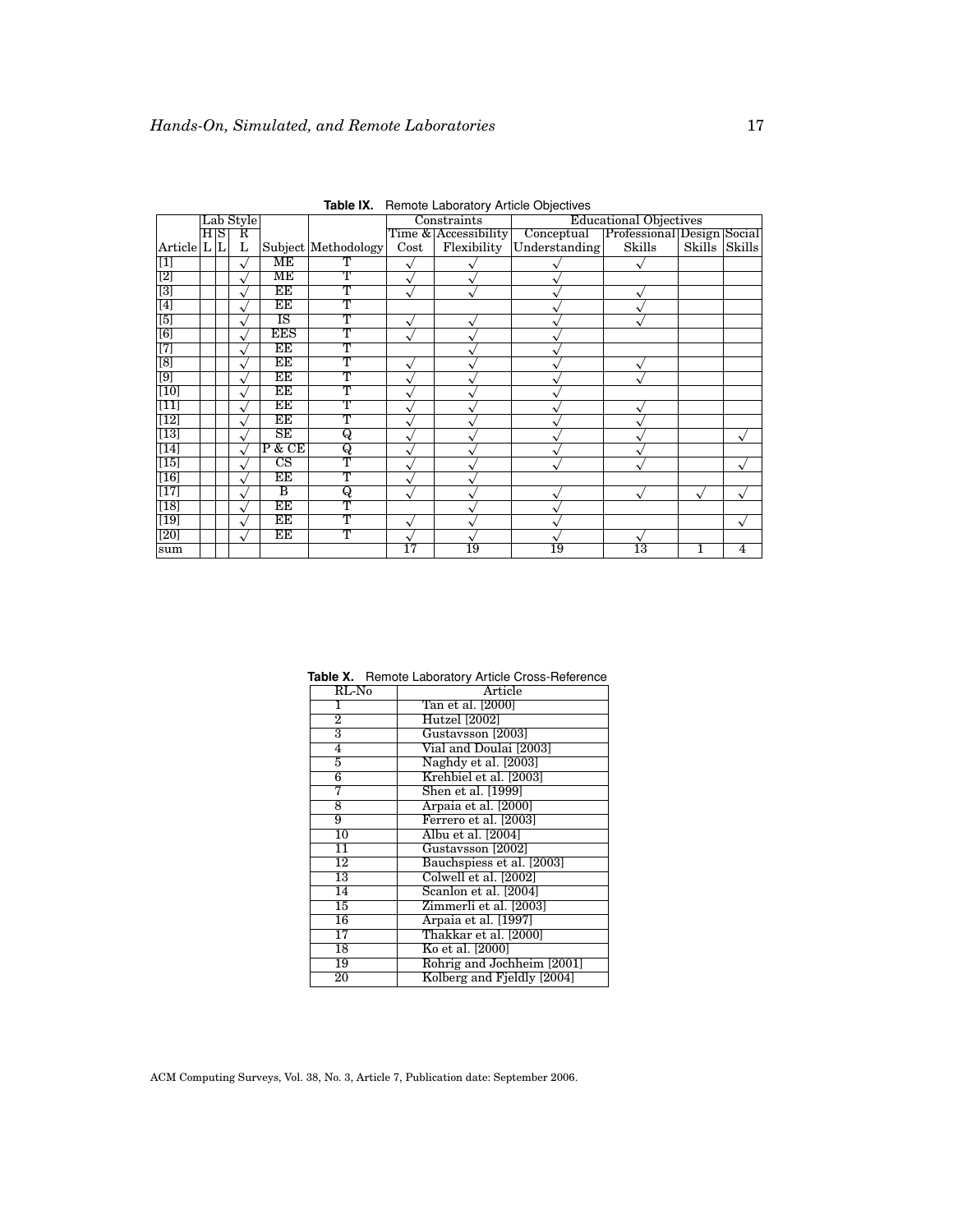#### **ACKNOWLEDGMENTS**

We wish to thank the principle investigator of our NSF-sponsored research project, Sven Esche, and our coinvestigators, Constantin Chassapis and James Corter. We also thank Elizabeth Watson and Richard Reilly for their suggestions.

### **REFERENCES**

- ABET. 2005. Criteria for accrediting engineering programs. Retrieved 10-25-05 from http://www. abet.org/Linked%20Documents-UPDATE/Criteria%20and%20PP/05-06-EAC%20Criteria.pdf.
- ABURDENE, M. F., MASTASCUSA, E. J., AND MASSENGALE, R. 1991. A proposal for a remotely shared control systems laboratory. In *Proceedings of the Frontiers in Education 21st Annual Conference*. West Lafayette, IN. 589–592.
- AGARWAL, D. A., SACHS, S. R., AND JOHANSTON, W. E. 1998. The reality of collaboratories. *Comput. Physt. Commun. 110*, 134–141.
- ALBU, M. M., HOLBERT, K. E., HEYDT, G. T., GRIGORESCU, S. D., AND TRUSCA, V. 2004. Embedding remote experimentation in power engineering education. *IEEE Trans. Power Syst. 19*, 1, 139–143.
- AMIGUD, Y., ARCHER, G., SMITH, J., SZYMANSKI, M., AND SERVATIUS, B. 2002. Assessing the quality of webenabled laboratories in undergraduate education. In *Proceedings of the 32nd ASEE/IEEE Frontiers in Education Conference*. Boston, MA. 12–16.
- ARPAIA, P., BACCIGALUPI, A., CENNAMO, F., AND DAPONTE, P. 1997. A remote measurement laboratory for educational experiments. *Measurement 21*, 4, 157–169.
- ARPAIA, P., BACCIGALUPI, A., CENNAMO, F., AND DAPONTE, P. 1998. A measurement laboratory on geographic network for remote test experiments. In *Proceedings of the 1998 IEEE Conference on Instrumentation and Measurement Technology*. 206–209.
- ARPAIA, P., BACCIGALUPI, A., CENNAMO, F., AND DAPONTE, P. 2000. A measurement laboratory on geographic network for remote test experiments. *IEEE Trans. Instrumentation and Measurement 49*, 5, 992–997.
- ASEE. 1987. The national action agenda for engineering education: A summary. *Eng. Education 78*, 2, 95–99.
- BARFIELD, W. AND WEGHORST, S. 1993. The sense of presence within virtual environments: A conceptual framework. In *Human Computer Interaction: Software and Hardware Interfaces*, G. Salvendy and M. Smith, Eds. Elsevier, 699–704.
- BARNARD, R. H. 1985. Experience with low cost laboratory data. *Int. J. Mechanical Eng. Education 13*, 91–96.
- BAUCHSPIESS, A., GUIMARAES, B., AND GOSMANN, H. L. 2003. Remote experimentation on three coupled water reservoirs. In *Proceedings of the 2003 IEEE International Symposium on Industrial Electronics*. 572–577.
- BAXENDALE, P. AND MELLOR, J. 2000. A 'virtual laboratory' for research training and collaboration. *Int. J. Electrical Eng. Education 37*, 1, 95–107.
- BECK, H. V. 1963. Practical class work at the Cavendish laboratory. *Contemporary Phy. 4*, 206–220.
- BENTLEY, F., TOLLMAR, O., DEMIRDJIAN, D., OILE, K., AND DARRELL, T. 2003. Perceptive presence. *IEEE Comput. Graph. Appl. 23*, 5, 26–36.
- BERG, C. A. R., BERGENDAHL, V. C. B., LUNDBERG, B. K. S., AND TIBELL, L. A. E. 2003. Benefiting from an openended experiment? A comparison of attitudes to, and outcomes of, an expository versus an open-inquiry version of the same experiment. *Int. J. Sci. Education 25*, 3, 351–372.
- BIOCCA, F. 2001. Inserting the presence of mind into a philosophy of presence: A response to Sheridan and Mantovaniand Riva. *Presence: Teleoper. Virtual Environ. 10*, 5, 546–556.
- BOUD, D. J. 1973. The laboratory aims questionnaire—A new method for course improvement? *Higher Education 2*, 81–94.
- BRADNER, E. AND MARK, G. 2001. Social presence with video and application sharing. In *Proceedings of the 2001 International ACM SIGGROUP Conference on Supporting Group Work*. Boulder, Colorado. ACM Press, New York, 154–161.
- BUDHU, M. 2000. Interactive multimedia web-based courseware with virtual laboratories. In *Proceedings of the CATE Computers and Advanced Technology in Education 2000 Conference*. Cancun, Mexico. 19– 25.
- BYSTROM, K. E. AND BARFIELD, W. 1999. Collaborative task performance for learning using a virtual environment. *Presence: Teleoper. Virtual Environ. 8*, 4, 435–448.
- CANFORA, G., DAPONTE, P., AND RAPUANO, S. 2004. Remotely accessible laboratory for electronic measurement teaching. *Comput. Standards and Interfaces 26*, 6, 489–499.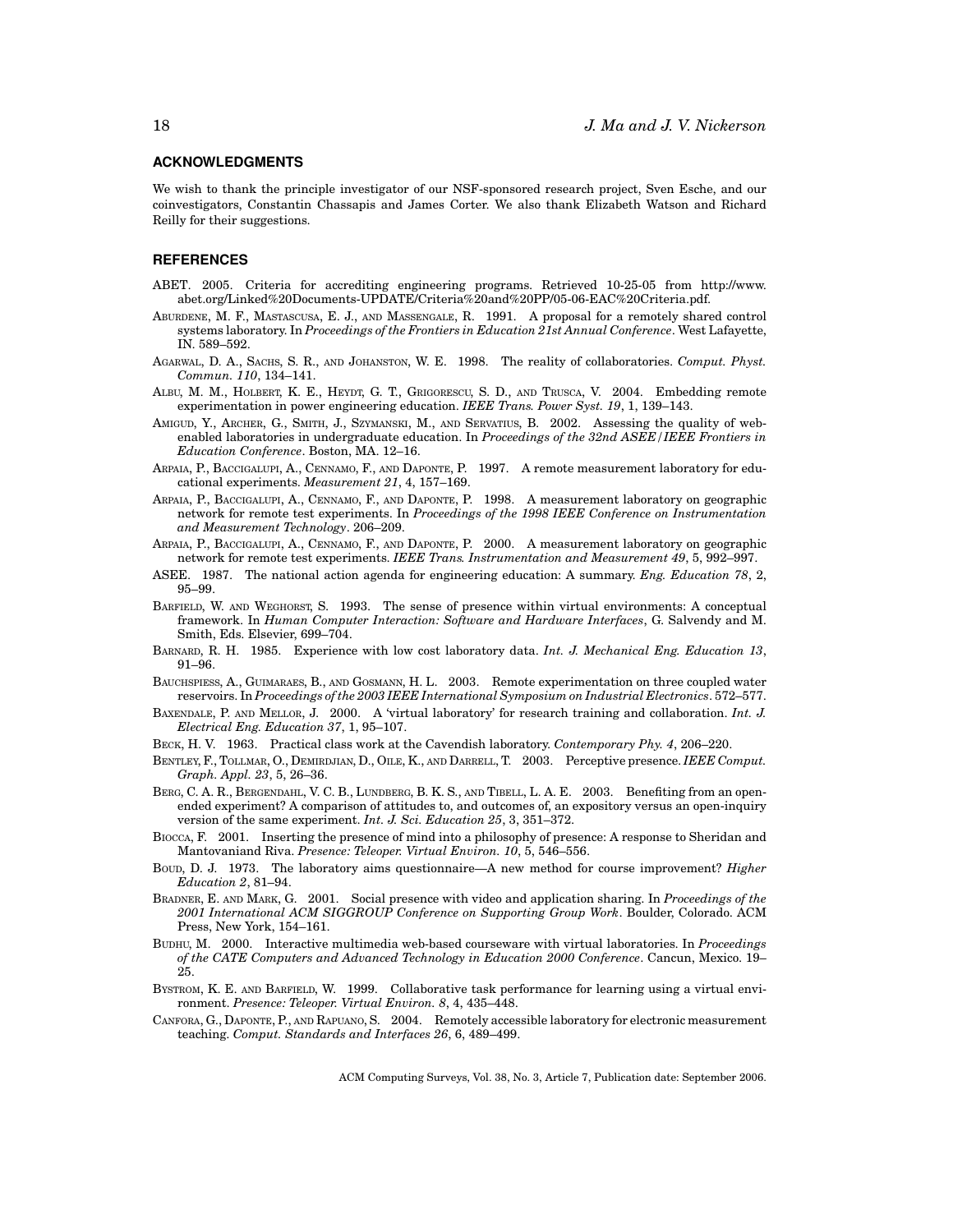- CANIZARES, C. A. AND FAUR, Z. T. 1997. Advantages and disadvantages of using various computer tools in electrical engineering courses. *IEEE Trans. Education 40*, 3, 166–171.
- CARLSON, L. E. AND SULLIVAN, J. F. 1999. Hands-on engineering: Learning by doing in the integrated teaching and learning program. *Int. J. Eng. Education 15*, 1, 20–31.
- CAWLEY, P. 1989. Is laboratory teaching effective? *Int. J. Mechanical Eng. Education 17*, 15–27.
- CHATURVEDI, S., AKAN, O., BAWAB, S., ABDEJ-SALAM, T., AND VENKATARAMANA, M. 2003. A web-based multimedia virtual experiment. In *Proceedings of the 33rd ASEE/IEEE Frontiers in Education Conference*. Boulder, CO. T3F.3-T3F.8.
- CHETTY, M. AND DABKE, K. P. 2000. Towards a web-based control engineering. *Int. J. Electrical Eng. Education 37*, 1, 39–47.
- CLOUGH, M. P. 2002. Using the laboratory to enhance student learning. In *Learning Science and the Science of Learning*, R. W. Bybee, Ed. National Science Teachers Association, Washington, DC, 85–97.
- COHEN, A. AND SCARDAMALIA, M. 1998. Discourse about ideas: Monitoring and regulation in face-to-face and computer-mediated environments. *Interactive Learning Environ. 6*, 1–2, 93–113.
- COLLINS, J. J. 1986. Reflections on teaching experimentation to "applications" engineering undergraduates. *Int. J. Mechanical Eng. Education 14*, 175–182.
- COLWELL, C., SCANLON, E., AND COOPER, M. 2002. Using remote laboratories to extend access to science and engineering. *Comput. and Education 38*, 1–3, 65–76.
- COOPER, M., COLWELL, C., AND AMARAL, T. 2002a. Accessibility and usability in complex web based learning applications: Lessons from the PEARL project. In *Proceedings of the Corporations, Government, Health, and World Conference on E-Learning in Higher Education*. Montreal, Canada. 1358–1365.
- COOPER, M., DONNELLY, A., AND FERREIRA, J. M. 2002b. Remote controlled experiments for teaching over the Internet: A comparison of approaches developed in the PEARL project. In *Proceedings of the ASCILITE Conference 2002*. Auckland, New Zealand. UNITEC Institution of Technology, M2D.1-M2D.9.
- CORTER, J. E., NICKERSON, J. V., ESCHE, S. K., AND CHASSAPIS, C. 2004. Remote versus hands-on labs: A comparative study. In *Proceedings of the 34th ASEE/IEEE Frontiers in Education Conference*. Savannah, GA. F1G.17-F1G.21.
- CRUICKSHANK, A. J. B. 1983. A teaching-laboratory experiment. *Comput. and Education 7*, 4, 209–222.
- DEWHURST, D. G., MACLEOD, H. A., AND NORRIS, T. A. M. 2000. Independent student learning aided by computers: An acceptable alternative to lectures? *Comput. and Education 35*, 3, 223–241.
- DIBIASE, D. 2000. Is distance teaching more work or less work? *American J. Distance Education 14*, 3, 6– 20.
- DOBSON, E. L., HILL, M., AND TURNER, J. D. 1995. An evaluation of the student response to electronics teaching using a CAL package. *Comput. and Education 25*, 1–2, 13–20.
- DRAKE, B. D., ACOSTA, G. M., WINGARD, D. A., AND R. L. SMITH, J. 1994. Improving creativity, solving problems and communications with peers in engineering science laboratories. *J. Chemical Education 71*, 7, 592– 596.
- EDLESON, D. C., GORDIN, D. N., AND PEA, R. D. 1999. Addressing the challenges of inquiry-based learning through technology and curriculum design. *J. Learning Sci. 8*, 3 and 4, 391–450.
- EDWARD, N. S. 1996. Evaluation of computer based laboratory simulation. *Comput. and Education 26*, 1–3, 123–130.
- EDWARD, N. S. 2002. The role of laboratory work in engineering education: Student and staff perceptions. *Int. J. Electrical Eng. Education 39*, 1, 11–19.
- ELTON, L. 1983. Improving the cost-effectiveness of laboratory teaching. *Studies in Higher Education 8*, 79–85.
- ENGUM, S. A., JEFFRIES, P., AND FISHER, L. 2003. Intravenous catheter training system: Computer-Based education versus traditional learning methods. *American J. Surgery 186*, 1, 67–74.
- ERTUGRUL, N. 1998. New era in engineering experiments: An integrated and interactive teaching/learning approach, and real-time visualizations. *Int. J. Eng. Education 14*, 5, 344–355.
- ERTUGRUL, N. 2000a. Cost effective and advanced teaching laboratory development at the University of Adelaide. In *Proceedings of the IASTED International Conference on Computers and Advance Technology in Education*. Cancun, Mexico. 188–193.
- ERTUGRUL, N. 2000b. Towards virtual laboratories: A survey of LabVIEW-Based teaching/learning tools and future trends. *Int. J. Eng. Education 16*, 3, 171–180.
- FARIA, A. J. AND WHITELEY, T. R. 1990. An empirical evaluation of the pedagogical value of playing a simulation game in a principles of marketing course. *Development in Business Simul. Experiential Learning 17*, 53–57.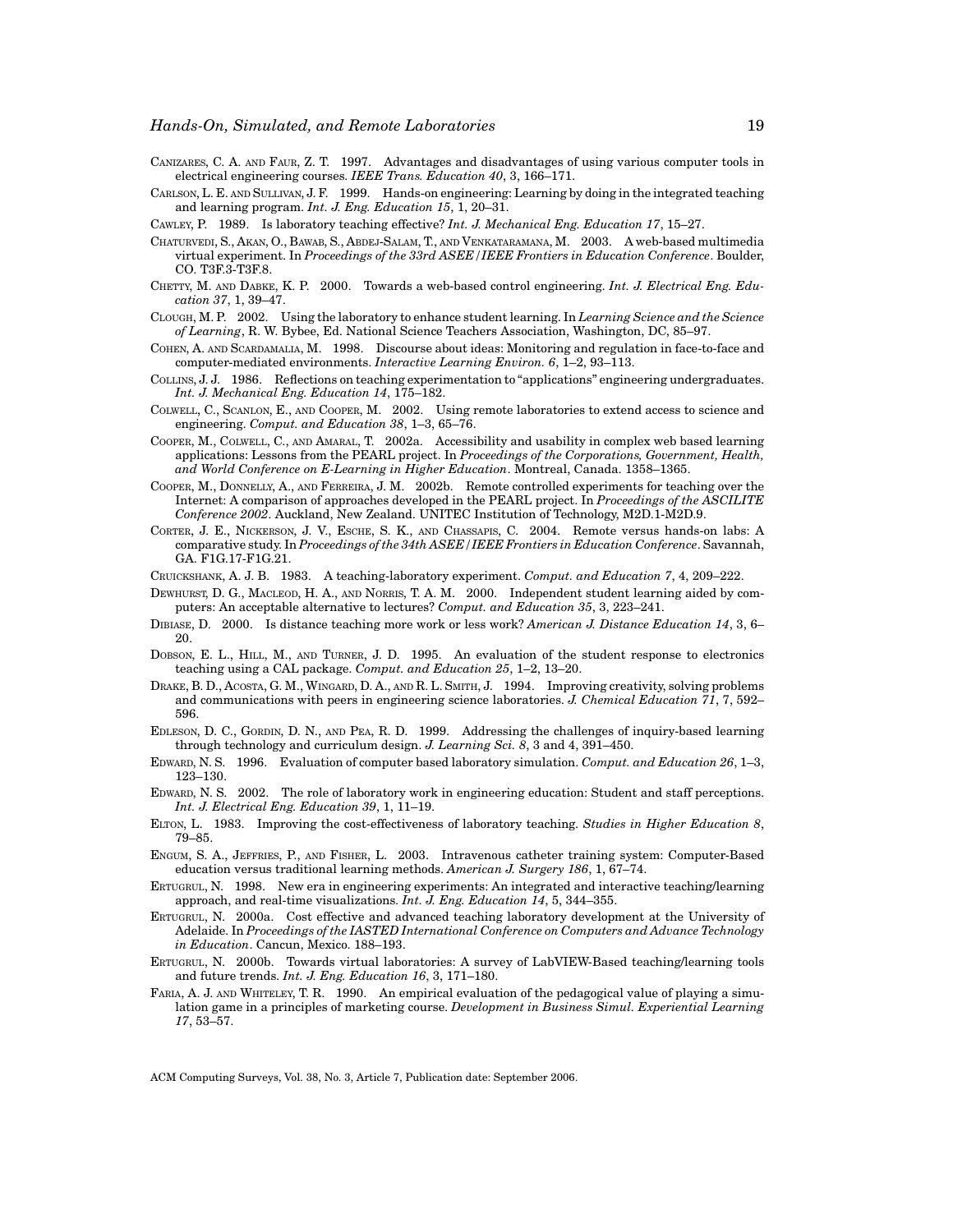- FARRINGTON, P. A., MESSIMER, S. L., AND SCHROER, B. J. 1994. Simulation and undergraduate engineering education: The technology reinvestment project (TRP). In *Proceedings of the 1994 Winter Simulation Conference*. Lake Buena Vista, FL. J. D. Tew et al., Eds. 1387–1393.
- FAUCHER, G. 1985. The role of laboratories in engineering education. *Int. J. Mechanical Eng. Education 13*, 195–198.
- FEISEL, L. D. AND ROSA, A. J. 2005. The role of the laboratory in undergraduate engineering education. *J. Eng. Education*, 121–130.
- FERNANDEZ-INGLESIAS, M. J., GONZALEZ-CASTANO, F. J., AND POUSADA-CARBALLO, J. M. 2000. An undergraduate low-level computer communications laboratory oriented towards industry. *Int. J. Electrical Eng. Education 37*, 2, 146–156.
- FERRERO, A., SALICONE, S., BONORA, C., AND PARMIGIANI, M. 2003. ReMLab: A Java-Based remote, didactic measurement laboratory. *IEEE Trans. Instrumentation and Measurement 52*, 3, 710–715.
- FINHOLT, T. AND OLSON, G. 1997. From laboratories to collaboratories: A new organizational form for scientific collaboration. *Psychological Sci. 8*, 1, 28–36.
- FISHER, B. C. 1977. Evaluating mechanical engineering laboratory work. *Int. J. Mechanical Eng. Education 5*, 147–157.
- FOLEY, M., CHEN, Y., AND BOSE, A. 1990. A modern digital simulation laboratory for power systems. *IEEE Comput. Appl. Power 3*, 2, 16–19.
- FOSTER, I., KESSELMAN, C., AND TUECKE, S. 2001. The anatomy of the grid: Enabling scalable virtual organizations. *Int. J. Supercomput. Appl. 15*, 3, 1–25.
- FUJITA, J. S. T., CASSANIGA, R. F., AND FERNANDEZ, F. J. R. 2003. Remote laboratory. In *Proceedings of the 2003 IEEE International Symposium on Industrial Electronics*. Rio. de Janeiro, Brazil. 1104–1106.
- GARCYA-LUQUE, E., ORTEGA, T., FORJA, J. M., AND GOMEZ-PARRA, A. 2004. Using a laboratory simulator in the teaching and study of chemical processes in estuarine systems. *Comput. and Education 43*, 81–90.
- GILLET, D., NGUYEN, A. V., AND REKIK, Y. 2005. Collaborative web-based experimentation in flexible engineering education. *IEEE Trans. Education PP 99*, 1–9.
- GOMES, V. G., CHOY, B., BARTON, G. W., AND ROMAGNOLI, J. A. 2000. Web-based courseware in teaching laboratory-based courses. *Global J. Eng. Education 4*, 1, 65–71.
- GRANT, A. 1995. The effective use of laboratories in undergraduate courses.*Int. J. Mechanical Eng. Education 23*, 2, 95–101.
- GUSTAVSSON, I. 2002. Remote laboratory experiments in electrical engineering education. In *Proceedings of the 4th International Caracas Conference on Devices, Circuits and Systems* (*ICCDCS 2002*). Aruba. I025.1–I025.5.
- GUSTAVSSON, I. 2003. A remote access laboratory for electrical circuit experiments. *Int. J. Eng. Education 19*, 3, 409–419.
- HARTSON, H. R., CASTILLO, J. C., KELSO, J., AND NEALE, W. C. 1996. Remote evaluation: The network as an extension of the usability laboratory. In *Proceedings of the SIGCHI Conference on Human Factors in Computing Systems: Common Ground*. Vancouver, Canada. 228–235.
- HEGARTY, E. H. 1978. Levels of scientific inquiry in university science laboratory classes: Implications for curriculum deliberations. *Research Sci. Education 8*, 45–57.
- HERRON, M. D. 1971. The nature of scientific enquiry. *School Review 79*, 2, 171–212.
- HESSAMI, M. AND SILLITOE, J. 1992. The role of laboratory experiments and the impact of high-tech equipment on engineering education. *Australasian J. Eng. Education 3*, 119–126.
- HODSON, D. 1996. Laboratory work as scientific method: Three decades of confusion and distortion. *J. Curriculum Studies 28*, 115–135.
- HOFSTEIN, A. AND LUNETTA, V. 1982. The role of the laboratory in science teaching: Neglected aspects of research. *Review of Education Research 52*, 201–218.
- HOFSTEIN, A. AND LUNETTA, V. N. 2004. The laboratory in science education: Foundations for the Twenty-First Century. *Sci. Education 88*, 1, 28–54.
- HUTZEL, W. J. 2002. A remotely accessed HVAC laboratory for distance education. *Int. J. Eng. Education 18*, 6, 711–716.
- IJSSELSTEIJN, W. A., RIDDER, H. D., FREEMAN, J., AND AVONS, S. E. 2000. Presence: Concept, determinants and measurement. In *Proceedings of the SPIE, Human Vision and Electronic Imaging V Conference*. San Jose, CA. 3959–3976.
- KARADY, G. G., HEYDT, G. T., OLEJNICZAK, K. J., MANTOOTH, H. A., IWAMOTO, S., AND CROW, M. L. 2000a. Role of laboratory education in power engineering: Is the virtual laboratory feasible? I. In *Proceedings of the 2000 IEEE Power Engineering Society Summer Meeting*. 1471–1477.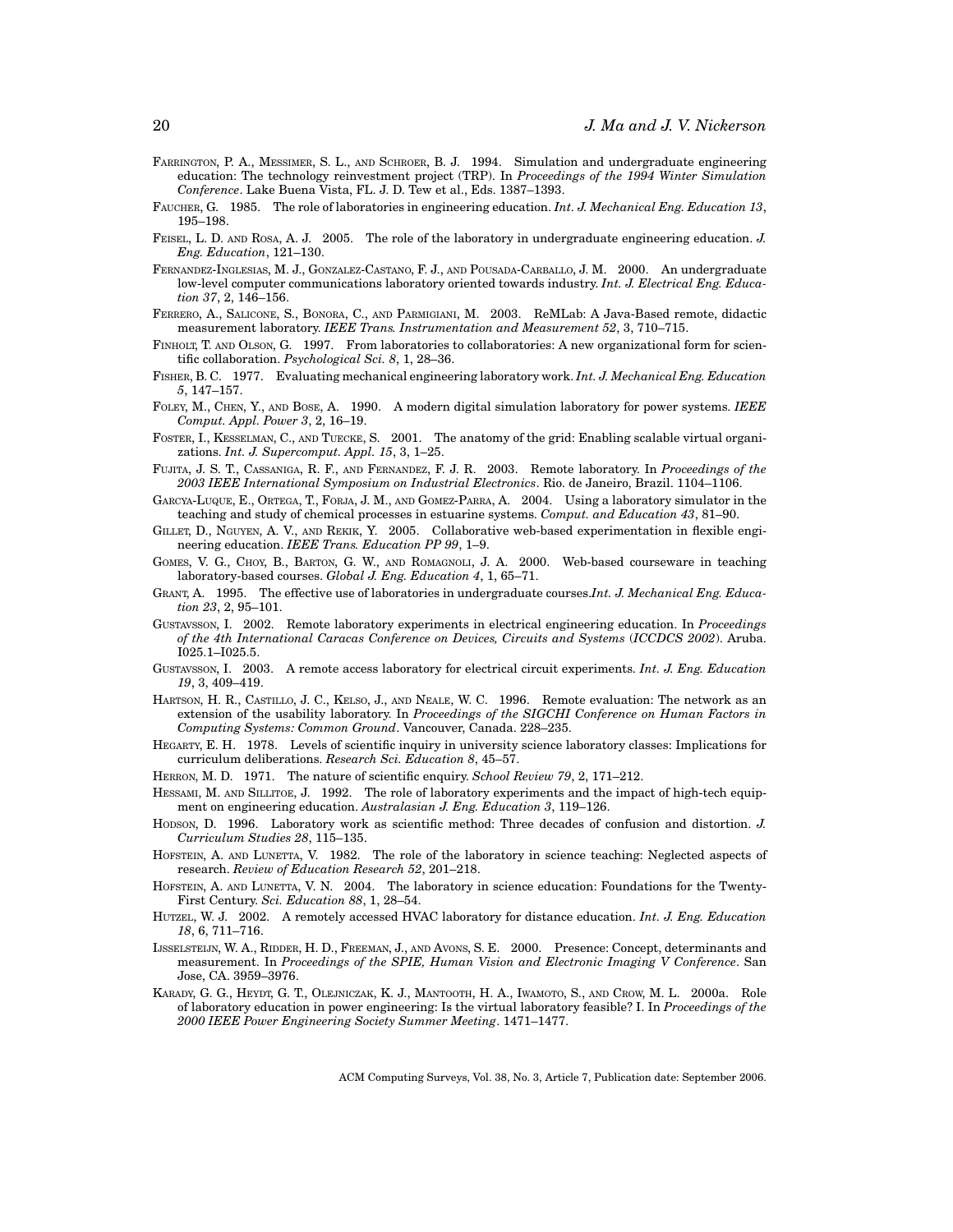- KARADY, G. G., RETA-HERNANDEZ, M., AND BOSE, A. 2000b. Role of laboratory education in power engineering: Is the virtual laboratory feasible? II. In *Proceedings of the 2000 IEEE Power Engineering Society Summer Meeting*. 1478–1483.
- KASTEN, D. G. 2000. Integrating computerized data acquisition and analysis into an undergraduate electric machines laboratory. In *Proceedings of the 30th ASEE/IEEE Frontiers in Education Conference*. Kansas City, MO. T1D.13–T1D.18.
- KEILSON, S., KING, E., SAPNAR, M. I. S., KING, E., AND SAPNAR, M. 1999. Learning science by doing science on the web. In *Proceedings of the 29th ASEE/IEEE Frontier in Education Conference*. San Juan, Puerto Rico., 13d4.7–13d4.12.
- KOLBERG, S. AND FJELDLY, T. A. 2004. Web services remote educational laboratory. In *Proceedings of the International Conference on Engineering Education*. Gainesville, FL. 1–6.
- KO, C. C., CHEN, B. M., CHEN, S. H., RAMAKRISHNAN, V., CHEN, R., HU, S. Y., AND ZHUANG, Y. 2000. A large-scale web-based virtual oscilloscope laboratory experiment. *Eng. Sci. Education J. 9*, 2, 69–76.
- KOZMA, R., CHIN, E., RUSSELL, J., AND MARX, N. 2000. The roles of representations and tools in the chemistry laboratory and their implications for chemistry learning. *J. Learning Sci. 9*, 2, 105–143.
- KREHBIEL, D., ZERGER, R., AND PIPER, J. K. 2003. A remote-access LabVIEW-Based laboratory for environmental and ecological science. *Int. J. Eng. Education 19*, 3, 495–502.
- LEDERBERG, J. AND UNCAPHER, K. 1989. Towards a national collaboratory. *Report of an Invitational Workshop at Rockefeller University*. Washington, DC.
- LEE, S. L. AND CARTER, G. 1972. A sample survey of departments of electrical engineering to determine recent significant changes in laboratory work patterns at first year level. *Int. J. Electrical Eng. Education 10*, 131–135.
- LOMBARD, M. AND DITTON, T. 1997. At the heart of it all: The concept of presence. *J. Comput. Mediated Commun. 3*, 2. Online journal.
- LOOMIS, J. M. 1992. Presence and distal attribution: Phenomenology, determinants and assesment. In *Proceedings of SPIE 1992.* Boston, MA. 590–595.
- MAGIN, D. J. 1982. Collaborative peer learning in the laboratory. *Studies in Higher Education 7*, 105–117.
- MAGIN, D. J. 1984. Confidence and critical awareness as factors in the development of experimentation skills in laboratory courses. *Higher Education 13*, 275–288.
- MAGIN, D. J., CHURCHES, A. E., AND REIZES, J. A. 1986. Design and experimentation in undergraduate mechanical engineering. In *Proceedings of a Conference on Teaching Engineering Designers*. Sydney, Australia. Institution of Engineers, 96–100.
- MAGIN, D. J. AND KANAPATHIPILLAI, S. 2000. Engineering students' understanding of the role of experimentation. *European J. Eng. Education 25*, 4, 351–358.
- MAGIN, D. J. AND REIZES, J. A. 1990. Computer simulation of laboratory experiments: An unrealized potential. *Comput. and Education 14*, 3, 263–270.
- MANIA, K. AND CHALMERS, A. 2001. The effects of levels of immersion on memory and presence in virtual environments: A reality centered approach. *Cyber Psychology and Behavior 4*, 2, 247–264.
- MANN, S. AND FUNG, J. 2002. Mediated reality. *Presence: Teleoper. Virtual Environ. 11*, 2, 158–175.
- MANN, V. AND PARASHAR, M. 2002. Engineering an interoperable computational collaoratory on the grid. *Concurrency and Computation: Practice and Experience 14*, 1569–1593.
- MARTIN, D. G. 1969. Ends and means in laboratory teaching. *Bulletin of Mechanical Eng. Education 8*, 185–189.
- MARTIN, D. G. AND LEWIS, J. C. 1968. Effective laboratory teaching. *Bulletin of Mechanical Eng. Education 7*, 51–57.
- MATTHEWS, M. R., ED. 1991. *History, Philosophy, and Science Teaching.* OISE Press, Toronto, Canada.
- MCATEER, E., NEIL, D., BARR, N., BROWN, M., DRAPER, S., AND HENDERSON, F. 1996. Simulation software in a life sciences practical laboratory. *Comput. and Education 26*, 1–3, 102–112.
- MCCOMAS, W. F. 1997. The nature of the laboratory experience: A guide for describing, classifying and enhancing hands-on activities. *CSTA J.*, *Spring*, 6–9.
- MCLELLAN, H. 1995. *Situated Learning Perspectives*. Educational Technology, Englewood Cliffs, NJ.
- MILLER, R. B. 1954. *Psychological Considerations in the Designs of Training Equipment*. Wright Air Development Center, Wright Patterson AFB, OH.
- MILLER, R. L., ELY, J. F., BALDWIN, R. M., AND OLDS, B. M. 1998. Higher-Order thinking in the unit operations laboratory. *Chemical Eng. Education 32*, 2, 146–151.
- NAGHDY, F., VIAL, P., AND TAYLOR, N. 2003. Embedded Internet laboratory. *Int. J. Electrical Eng. Education 19*, 3, 427–432.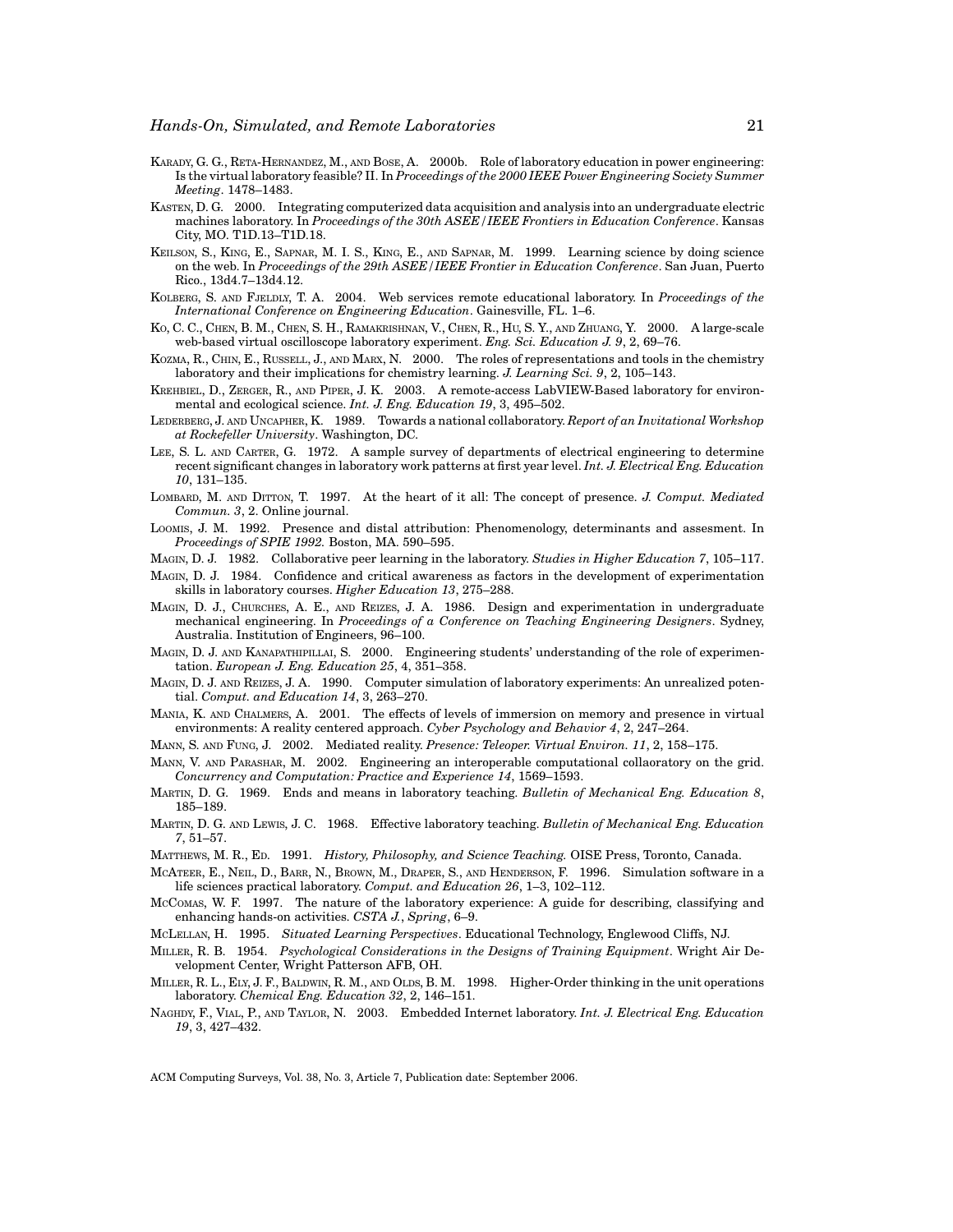- NASH, E. B., EDWARDS, G. W., THOMPSON, J. A., AND BARFIELD, W. 2000. A review of presence and performance in virtual environments. *Int. J. Hum. Comput Interact 12*, 1, 1–41.
- NEDIC, Z., MACHOTKA, J., AND NAFALSKI, A. 2003. Remote laboratories versus virtual and real laboratories. In *Proceedings of the 2003 33rd Annual Frontiers in Education Conference*. Boulder, CO. T3E.1-T3E.6.
- NERSESSIAN, N. J. 1991. Conceptual change in science and in science education. In *History, Philosophy, and Science Teaching*, M. R. Matthews, Ed. OISE Press, Toronto, Canada, 133–148.
- NEWBY, M. 2002. An empirical study comparing the learning environments of open and closed computer laboratories. *J. Inf. Syst. Education 13*, 4, 303–314.
- NOEL, R. W. AND HUNTER, C. M. 2000. Mapping the physical world to psychological reality: Creating synthetic environments. In *Proceedings of the Conference on Designing Interactive Systems: Processes, Practices, Methods, and Techniques*. New York. 203–207.
- NUNEZ, D. AND BLAKE, E. 2003. Conceptual priming as a determinant of presence in virtual environments. In *Proceedings of the 2nd International Conference on Computer Graphics, Virtual Reality, Visualization and Interaction in Africa*. Cape Town, South Africa. 101–108.
- OEHMKE, R. L. T. AND WEPFER, W. J. 1985. Microcomputers in the undergraduate instrumentation lab. In *Proceedings of the ASME Computers in Engineering 1985 Conference*. Boston, MA. 159–165.
- OGOT, M., ELLIOTT, G., AND GLUMAC, N. 2003. An assessment of in-person and remotely operated laboratories. *J. Eng. Education 92*, 1, 57–62.
- PAPATHANASSIOU, A., OSTER, J., AND BAIER, P. W. 1999. A novel simulation concept of reduced computational cost for TD-CDMA mobile radio systems with adaptive antennas. In *Proceedings of the Vehicular Technology Conference (VTC 1999), Fall.* Amsterdam, the Netherlands. 218–222.
- PARUSH, A., HAMM, H. AND SHTUB, A. 2002. Learning histories in simulation-based teaching: The effects on self-learning and transfer. *Comput. and Education 39*, 319–332.
- PATRICK, J. 1992. *Training: Research and Practice*. Academic Press, San Diego, CA.
- PHILIPPATOS, G. C. AND MOSCATO, D. R. 1971. Effects of constrained information on player decisions in experimental business simulation: Some empirical evidence. *J. ACM 18*, 1, 94–104.
- PEA, R. D. 1993. Learning scientific concepts through material and social activities: Conversational analysis meets conceptual change. *Educational Psychologist 28*, 3, 265–277.
- PEA, R. D. 1994. Seeing what we build together: Distributed multimedia learning environments for transformative communications. *J. Learning Sci. 3*, 3, 283–298.
- PEA, R. D. 2002. Learning science through collaborative visualization over the internet. In *Proceedings of the Nobel Symposium (NS 120)*. Stockholm, Sweden. 1–13.
- PSILLOS, D. AND NIEDDERER, H. 2002. Issues and questions regarding the effectiveness of labwork. In *Teaching and Learning in the Science Laboratory*, D. Psillos and H. Niedderer, Eds. Kluwer Academic, 21– 30.
- RAINERI, D. 2001. Virtual laboratories enhance traditional undergraduate biology laboratories. *Biochemistry and Molecular Biology Education 29*, 4, 160–162.
- REINER, M. AND GILBERT, J. 2000. Epistemological resources for thought experimentation in science learning. *Int. J. Sci. Education 22*, 5, 489–506.
- RIFFELL, S. AND SIBLEY, D. 2004. Using web-based instruction to improve large undergraduate biology courses: An evaluation of a hybrid course format. *Comput. and Education 44*, 3, 217–235.
- RICE, S. L. 1975. Objectives for engineering laboratory instruction. *Eng. Education 65*, 285–288.
- ROHRIG, C. AND JOCHHEIM, A. 1999. The virtual lab for controlling real experiments via Internet. In *Proceedings of the 1999 IEEE International Symposium on Computer Aided Control System Design*. Kohala Coast Island of Hawaii, Hawaii. 279–284.
- ROHRIG, C. AND JOCHHEIM, A. 2001. Group-Based learning using a remote laboratory. In *Proceedings of the 2001 American Control Conference*. 1153–1154.
- ROSS, R. J., BORONI, C. M., GOOSEY, F. W., GRINDER, M., AND WISSENBACH, P. 1997. Weblab! A universal and interactive teaching, learning, and laboratory environment for the world wide web. In *Proceedings of the 28th SIGCSE Technical Symposium on Computer Science Education*. San Jose, CA. 199–203.
- ROTH, W. M., MCROBBIE, C. J., LUCAS, K. B., AND BOUTONNE, S. 1997. The local production of order in traditional science laboratories: A phenomenological analysis. *Learning and Instruction 7*, 2, 107–136.
- SAKIS MELIOPOULOS, A. P. AND COKKINIDES, G. J. 2000. Role of laboratory education in power engineering: Is the virtual laboratory feasible? III. Virtual power system laboratories: Is the technology ready. In *Proceedings of the 2000 IEEE Power Engineering Society Summer Meeting*. 1484–1489.
- SALTSBURG, H., HEIST, R. H., AND OLSEN, T. 1982. Microcomputers in a college teaching laboratory-Part I. *Micro 53*, 53–55.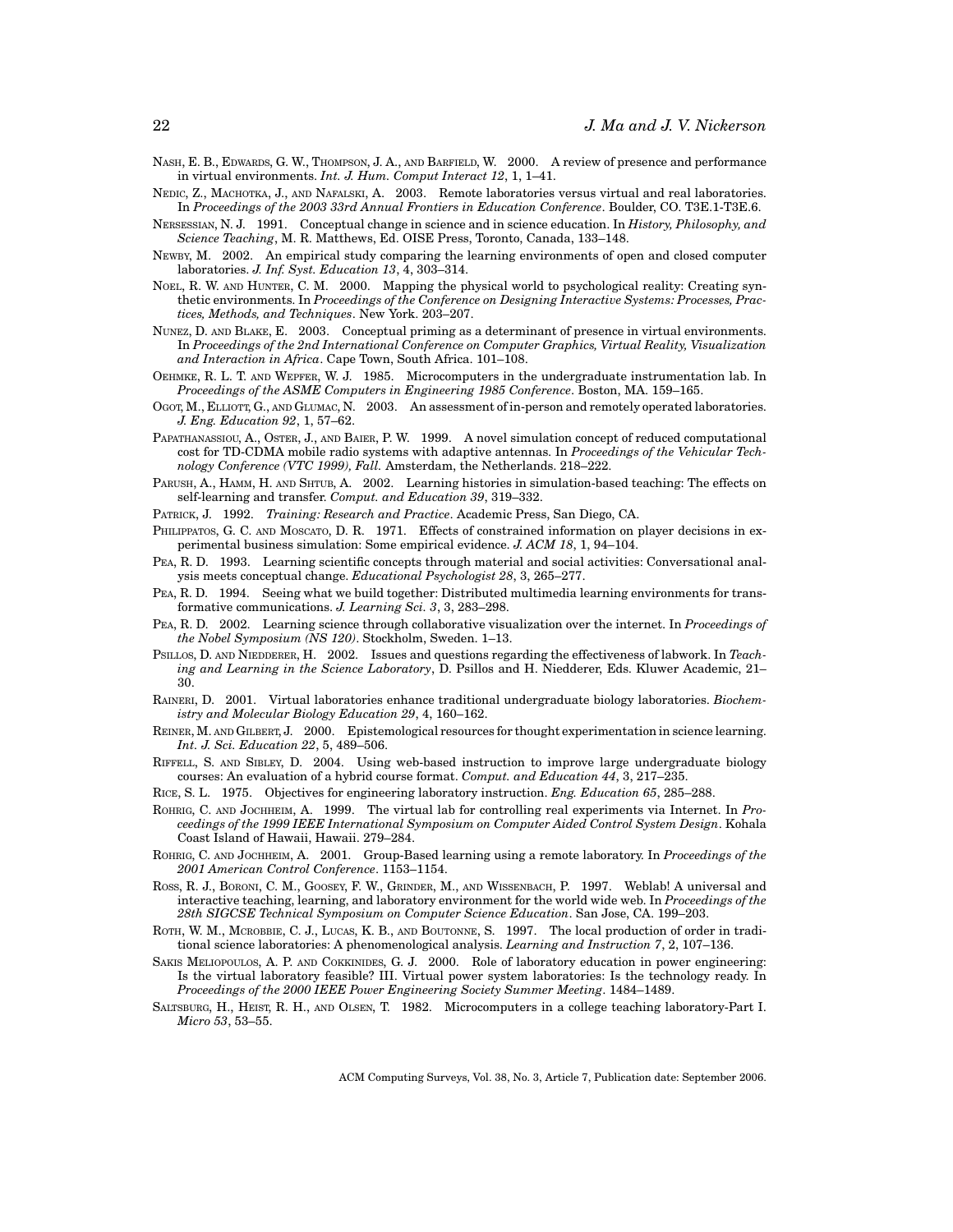SCANLON, E., COLWELL, C., COOPER, M., AND PAOLO, T. D. 2004. Remote experiments, reversioning and rethinking science learning. *Comput. and Education 43*, 1–2, 153–163.

SCANLON, E., MORRIS, E., DI PAOLO, T., AND COOPER, M. 2002. Contemporary approaches to learning science: Technologically-mediated practical work. *Studies in Sci. Education 38*, 73–114.

- SCHAUBLE, L., GLASER, R., DUSCHL, R. A., SCHULZE, S., AND JOHN, J. 1995. Students' understanding of the objectives and procedures of experimentation in the science classroom. *J. Learning Sci. 4*, 2, 131–166.
- SCHWAB, J. 1964. Structure of the disciplines: Meanings and significances. In *The Structure of Knowledge and the Curriculum*, G. W. Ford and L. Pugno, Eds. Rand McNally and Company, Chicago, 6– 30.
- SCHWARTZ, T. L. AND DUNKIN, B. M. 2000. Facilitating interdisciplinary hands-on learning using LabView. *Int. J. Eng. Education 16*, 3, 218–227
- SEHATI, S. 2000. Re-engineering the practical laboratory session. *Int. J. Electrical Eng. Education 37*, 1, 86–94.
- SELVADURAY, G. 1995. Undergraduate engineering ceramics laboratory development. *Int. J. Eng. Education 11*, 4–5, 374–379.
- SHAHEEN, M., LOPARO, K. A., AND BUCHNER, M. R. 1998. Remote laboratory experimentation. In *Proceedings of the 1998 American Control Conference*. Philadelphia, PA. 1326–1329.
- SHEN, H., XU, Z., DALAGER, B., KRISTIANSEN, V., STROM, O., SHUR, M. S., FJELDLY, T. A., LU, J.-Q., AND YTTERDAL, T. 1999. Conducting laboratory experiments over the Internet. *IEEE Trans. Education 42*, 3, 180–185.
- SHERIDAN, T. B. 1992. Musings on telepresence and virtual presence. *Presence: Teleoper. Virtual Environ. 1*, 120–125.
- SHERIDAN, T. B. 1999. Descartes, Heidegger, Gibson, and God: Towards an eclectic ontology of presence. *Presence: Teleoper. Virtual Environ. 8*, 5, 551–559.
- SHIN, D., YOON, E. S., LEE, K. Y., AND LEE, E. S. 2002. A web-based, interactive virtual laboratory system for unit operations and process systems engineering education: Issues, design and implementation. *Computers and Chemical Eng. 26*, 2, 319–330.
- SHORT, J., WILLIAMS, E., AND CHRISTIE, B. 1976. *The Social Psychology of Telecommunications*. John Wiley and Sons, London.
- SICKER, D. C., LOOKABAUGH, T., SANTOS, J., AND BARNES, F. 2005. Assessing the effectiveness of remote networking laboratories. In *Proceedings of the 35th ASEE/IEEE Frontiers in Education Conference*. Boulder, CO. 7–12.
- SLATER, M. AND USOH, M. 1993. Presence in immersive virtual environments. In *Proceedings of the IEEE Virtual Reality Annual International Symposium*. Seattle, WA. 90–96.
- SMITH, P. R. AND POLLARD, D. 1986. The role of computer simulations in engineering education. *Comput. and Education 10*, 3, 335–340.
- SNOW, M. P. 1996. Charting presence in virtual environments and its effects on performance. Unpublished PhD. dissertation, Virginia Polytechnic Institute and State University.
- SONNENWALD, D. H., WHITTON, M. C., AND MAGLAUGHLIN, K. L. 2003. Evaluating a scientific collaboratory: Results of a controlled experiment. *ACM Trans. Comput. Hum. Interact 10*, 2, 150–176.
- STADEN, J. C. V., BRAUN, M. W. H., AND TONDER, B. J. E. V. 1987. Computerized pendulum experiment for the introductory physics laboratory. *Comput. and Education 11*, 4, 281–292.
- STRIEGEL, A. 2001. Distance education and its impact on computer engineering laboratories. In *Proceedings of the 2001 31st Annual Frontiers in Education Conference*. Reno, NV. F2D.4–F2D.9.
- SUBRAMANIAN, R. AND MARSIC, I. 2001. ViBE: Virtual biology experiments. In *Proceedings of the 10th International World Wide Web Conference*. Hong Kong. 316–325.
- TAN, K. K., LEE, T. H., AND LEU, F. M. 2000. Development of a distant laboratory using labVIEW. *Int. J. Eng. Education 16*, 3, 273–282.
- TAPPER, J. 1999. Topics and manner of talk in undergraduate practical laboratories. *Int. J. Sci. Education 21*, 4, 447–464.
- THAKKAR, U., CARRAGHER, B., CARROLL, L., CONWAY, C., GROSSER, B., KISSEBERTH, N., POTTER, C., ROBINSON, S., SINN-HANLON, J., STONE, D., AND WEBER, D. 2000. Formative evaluation of bugscope: A sustainable world wide laboratory for K-12. Retrieved 07-1900 from Http://www.itg.uiuc.edu/publications/techreports/00-008/.
- TORRES, K., LOKER, D., AND WEISSBACH, R. 2001. Introducing 9–12 grade students to electrical engineering technology through hands-on laboratory experiences. In *Proceedings of the 2001 31st Annual Frontiers in Education Conference*. Reno, NV. F2E.12-F2E.16.
- TUCKMAN, B. W. 2002. Evaluating ADAPT: A hybrid instructional model combining web-based and classroom components. *Compute. and Education 39*, 3, 261–269.